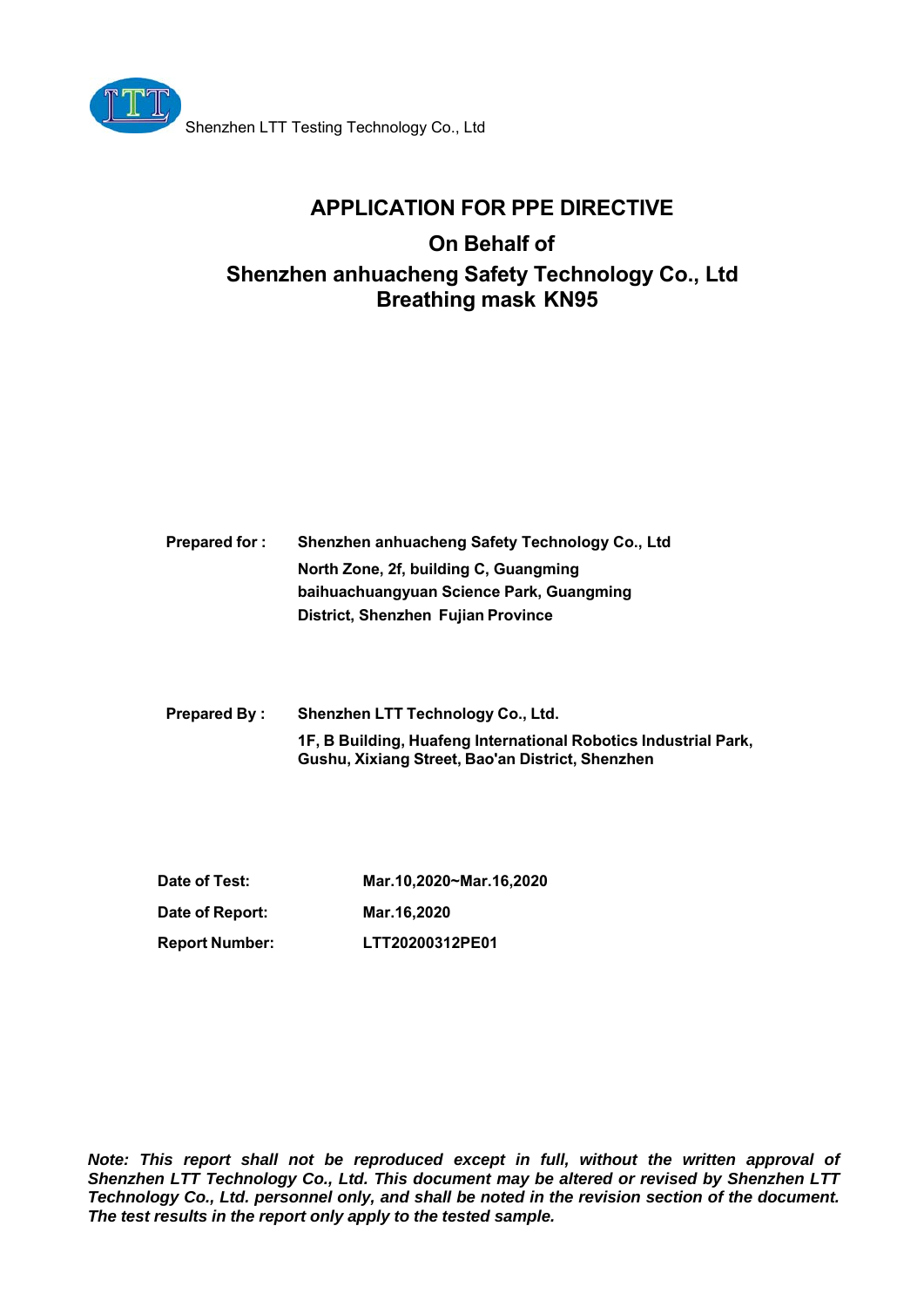| <b>TEST REPORT</b>                                          |                                                                  |  |  |
|-------------------------------------------------------------|------------------------------------------------------------------|--|--|
| EN149: 2001+A1: 2009                                        |                                                                  |  |  |
|                                                             | Respiratory protective devices - Filtering half masks to protect |  |  |
|                                                             | against particles - Requirements, testing, marking               |  |  |
|                                                             |                                                                  |  |  |
| Report reference No  LTT20200312PE01                        |                                                                  |  |  |
| Tested by (+ signature) Darek Wang                          |                                                                  |  |  |
|                                                             |                                                                  |  |  |
| Approved by (+ signature) Kevin Yang                        |                                                                  |  |  |
|                                                             |                                                                  |  |  |
| Date of issue :                                             | Mar.16,2020                                                      |  |  |
|                                                             | Testing Laboratory Name  Shenzhen LTT Technology Co., Ltd.       |  |  |
|                                                             | Gushu, Xixiang Street, Bao'an District, Shenzhen                 |  |  |
|                                                             | <b>CCATL</b><br><b>SMT</b><br><b>TMP</b>                         |  |  |
|                                                             |                                                                  |  |  |
|                                                             |                                                                  |  |  |
|                                                             |                                                                  |  |  |
|                                                             |                                                                  |  |  |
| baihuachuangyuan Science Park, Guangming District, Shenzhen |                                                                  |  |  |
|                                                             |                                                                  |  |  |
|                                                             |                                                                  |  |  |
|                                                             |                                                                  |  |  |
| Non-standard test method  N/A                               |                                                                  |  |  |
|                                                             |                                                                  |  |  |
|                                                             |                                                                  |  |  |
|                                                             |                                                                  |  |  |
| Park, Guangming District, Shenzhen Fujian Province          |                                                                  |  |  |
|                                                             |                                                                  |  |  |
| Model and/or type reference KN95                            |                                                                  |  |  |
|                                                             |                                                                  |  |  |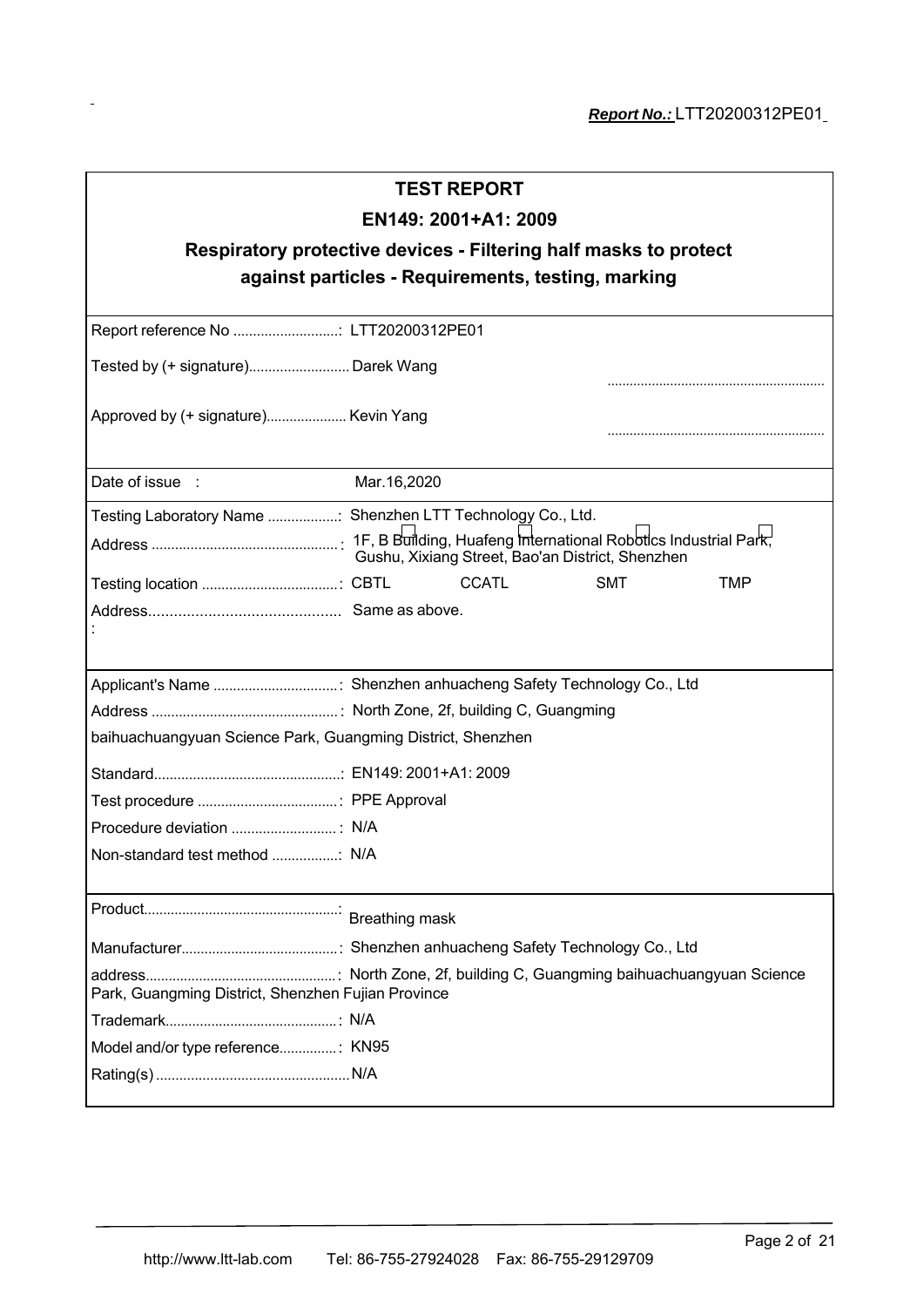| Test item particulars :        |                         |
|--------------------------------|-------------------------|
| Test case verdicts:            |                         |
|                                |                         |
|                                |                         |
|                                |                         |
| Testing:                       |                         |
| Date of receipt of test item   | Mar.10,2020             |
| Date(s) of performance of test | Mar.10,2020~Mar.16,2020 |

#### **Label**

Breathing mask Model KN95 EN 149:2001 +A1:2009 FFP2 NR D Shenzhen anhuacheng Safety Technology Co., Ltd

#### **Note:**

- 1. The height of graphical symbols shall not be less than 5 mm;
- 2. The height of letters and numerals shall not be less than 2 mm;
- 3. The main rating label was attached in enclosure.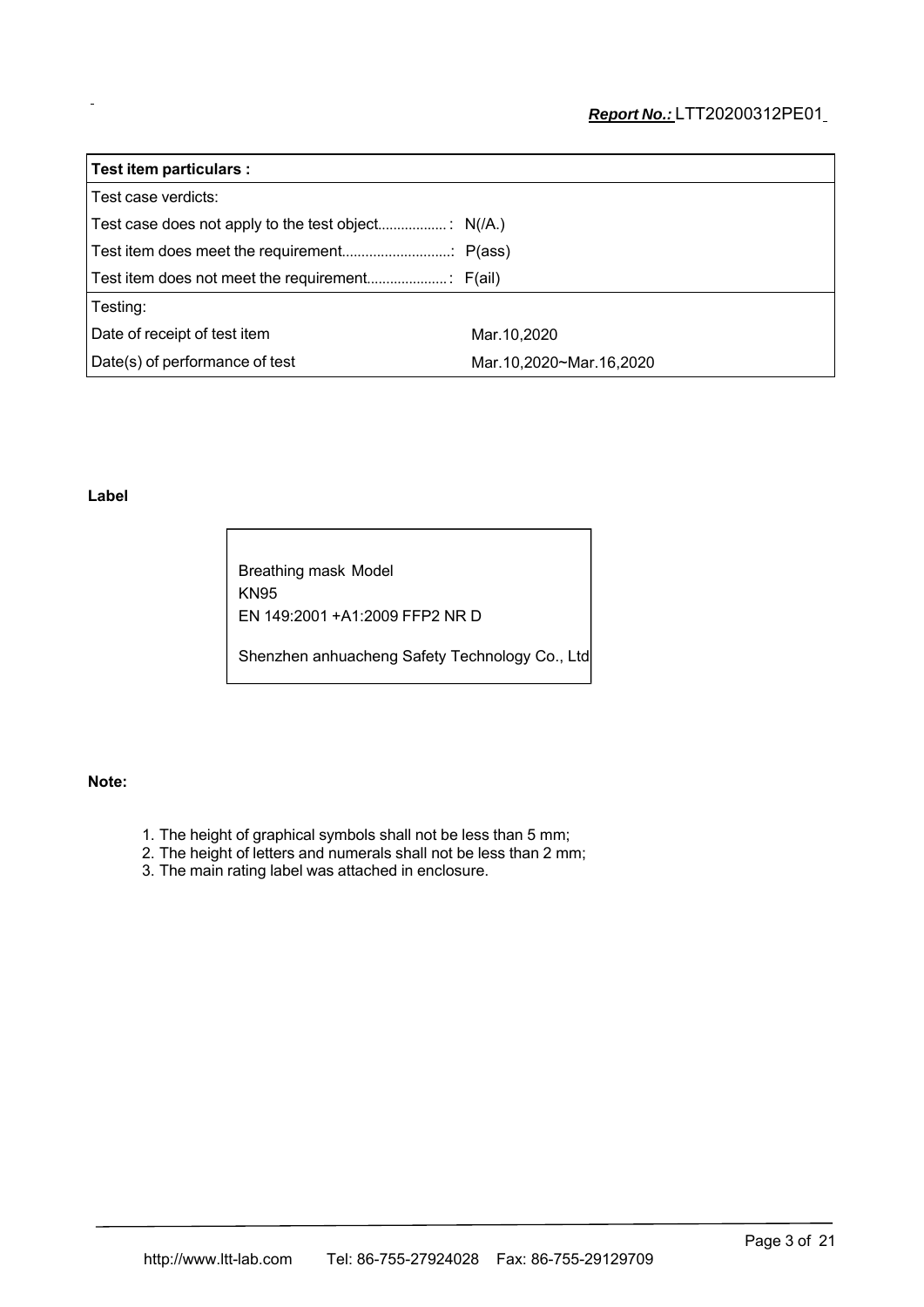| <b>General remarks:</b>                                                                                                                                                                        |                                               |
|------------------------------------------------------------------------------------------------------------------------------------------------------------------------------------------------|-----------------------------------------------|
| Clause number between brackets refer to clauses in<br><b>EN 149</b>                                                                                                                            | Attachment with:<br>1)<br>Photo documentation |
| "(see remark #)" refers to a remark appended to the<br>report.                                                                                                                                 |                                               |
| "(see appended table)" refers to a table appended to<br>the report.                                                                                                                            |                                               |
| Throughout this report a comma is used as the<br>decimal separator.                                                                                                                            |                                               |
| The test results presented in this report relate only to<br>the object tested.                                                                                                                 |                                               |
| This report shall not be reproduced except in full<br>without the written approval of the testing laboratory.                                                                                  |                                               |
| When determining the test conclusion, the<br>Measurement Uncertainty of test has been<br>considered.                                                                                           |                                               |
| Unless otherwise specified, test are made under<br>normal conditions at an ambient temperature within<br>the range of 16°C to 32°C, RH45% to 75% and an air<br>pressure of 860mbar of 1060mbar |                                               |
|                                                                                                                                                                                                |                                               |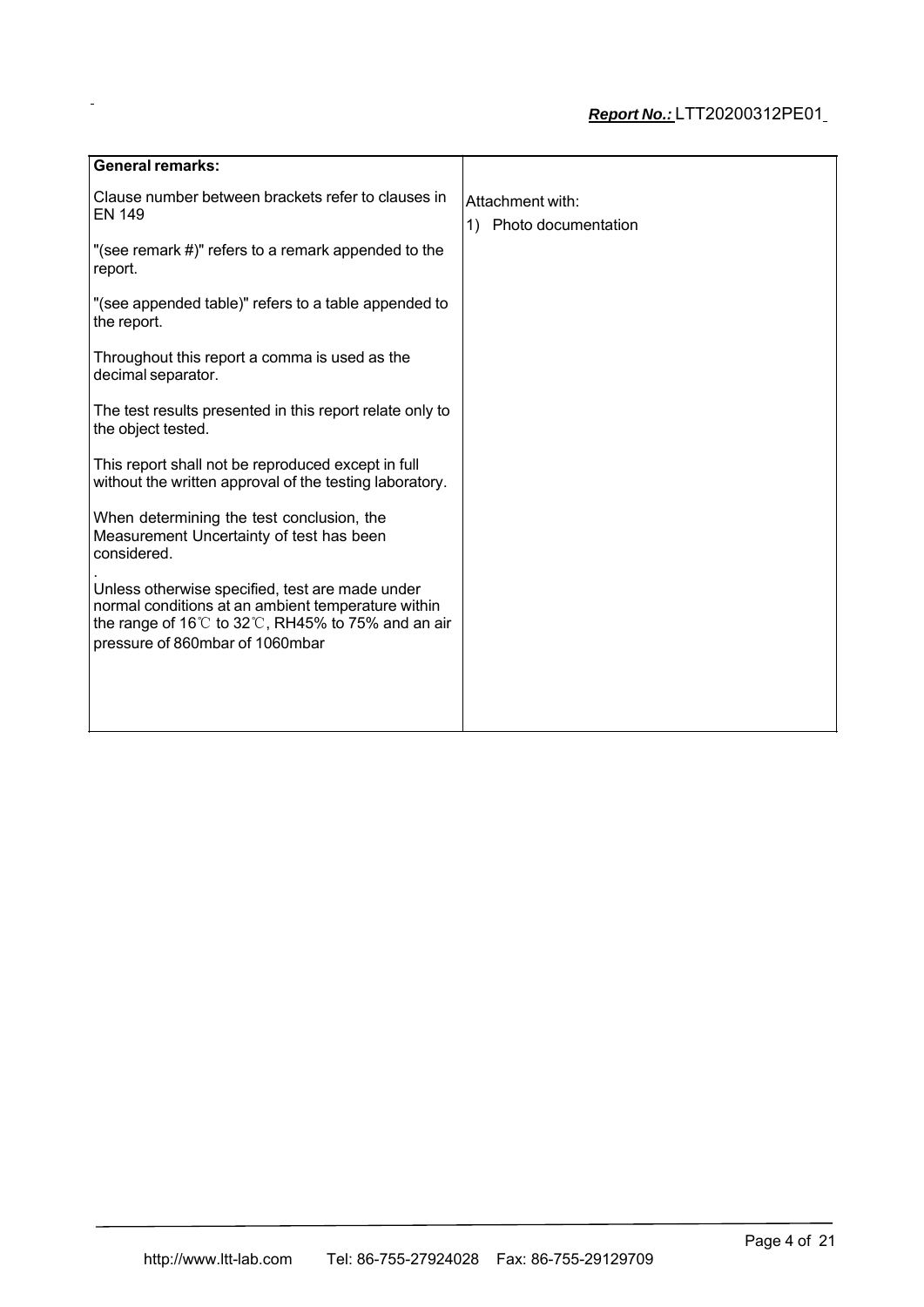|                         | <b>EN 149</b>                                                                                                                                                                                                                                                                                                                                                                                                               |                                                                   |                |
|-------------------------|-----------------------------------------------------------------------------------------------------------------------------------------------------------------------------------------------------------------------------------------------------------------------------------------------------------------------------------------------------------------------------------------------------------------------------|-------------------------------------------------------------------|----------------|
| <b>Clause</b>           | <b>Requirement-Test</b>                                                                                                                                                                                                                                                                                                                                                                                                     | <b>Result</b>                                                     | <b>Verdict</b> |
| $\overline{\mathbf{4}}$ | <b>Description</b>                                                                                                                                                                                                                                                                                                                                                                                                          |                                                                   | P              |
|                         | A particle filtering half mask covers the nose and<br>mouth and the chin and may have inhalation and/or<br>exhalation valve(s). The half mask consists entirely or<br>substantially of filter material or comprises a facepiece<br>in which the main filter(s) form an inseparable part of<br>the device.                                                                                                                   | Don't have inhalation<br>and/or exhalation<br>valve(s)            | $\mathsf{P}$   |
|                         | It is intended to provide adequate sealing on the face<br>of the wearer against the ambient atmosphere, when<br>the skin is dry or moist and when the head is moved.                                                                                                                                                                                                                                                        |                                                                   | P              |
|                         | Air enters the particle filtering half mask and passes<br>directly to the nose and mouth area of the facepiece<br>or, via an inhalation valve(s) if fitted. The exhaled air<br>flows through the filter material and/or an exhalation<br>valve (if fitted) directly to the ambient atmosphere.                                                                                                                              |                                                                   | N/A            |
|                         | These devices are designed to protect against both<br>solid and liquid aerosols.                                                                                                                                                                                                                                                                                                                                            |                                                                   | P              |
| 5                       | <b>Classification</b>                                                                                                                                                                                                                                                                                                                                                                                                       |                                                                   | P              |
|                         | Particle filtering half masks are classified according to<br>their filtering efficiency and their maximum total inward<br>leakage. There are three classes of devices:<br>FFP1, FFP2 and FFP3.                                                                                                                                                                                                                              | FFP <sub>2</sub>                                                  | P              |
| $6\phantom{1}6$         | <b>Designation</b>                                                                                                                                                                                                                                                                                                                                                                                                          |                                                                   | P              |
|                         | Particle filtering half masks meeting the requirements<br>of this European Standard shall be designated in the<br>following manner:                                                                                                                                                                                                                                                                                         |                                                                   | P              |
|                         | Particle filtering half mask EN 149, year of publication,<br>classification, option (where "D" is an option for a non<br>re-useable particle filtering half mask and mandatory<br>for re-useable particle filtering half mask).                                                                                                                                                                                             | Particle filtering half<br>mask EN 149:2001<br>+A1:2009 FFP2 NR D | P              |
| $\overline{7}$          | <b>Requirements</b>                                                                                                                                                                                                                                                                                                                                                                                                         |                                                                   | P              |
| 7.1                     | General                                                                                                                                                                                                                                                                                                                                                                                                                     |                                                                   | P              |
|                         | In all tests all test samples shall meet the<br>requirements.                                                                                                                                                                                                                                                                                                                                                               |                                                                   | P              |
| 7.2                     | <b>Nominal values and tolerances</b>                                                                                                                                                                                                                                                                                                                                                                                        |                                                                   | P              |
|                         | Unless otherwise specified, the values stated in this<br>European Standard are expressed as nominal values.<br>Except for temperature limits, values which are not<br>stated as maxima or minima shall be subject to a<br>tolerance of $\pm$ 5 %. Unless otherwise specified, the<br>ambient temperature for testing shall be (16 - 32) °C,<br>and the temperature limits shall be subject to an<br>accuracy of $\pm$ 1 °C. |                                                                   | P              |
| 7.3                     | <b>Visual inspection</b>                                                                                                                                                                                                                                                                                                                                                                                                    |                                                                   | P              |
|                         | The visual inspection shall also include the marking<br>and the information supplied by the manufacturer.                                                                                                                                                                                                                                                                                                                   |                                                                   | P              |
| 7.4                     | Packaging                                                                                                                                                                                                                                                                                                                                                                                                                   |                                                                   | P              |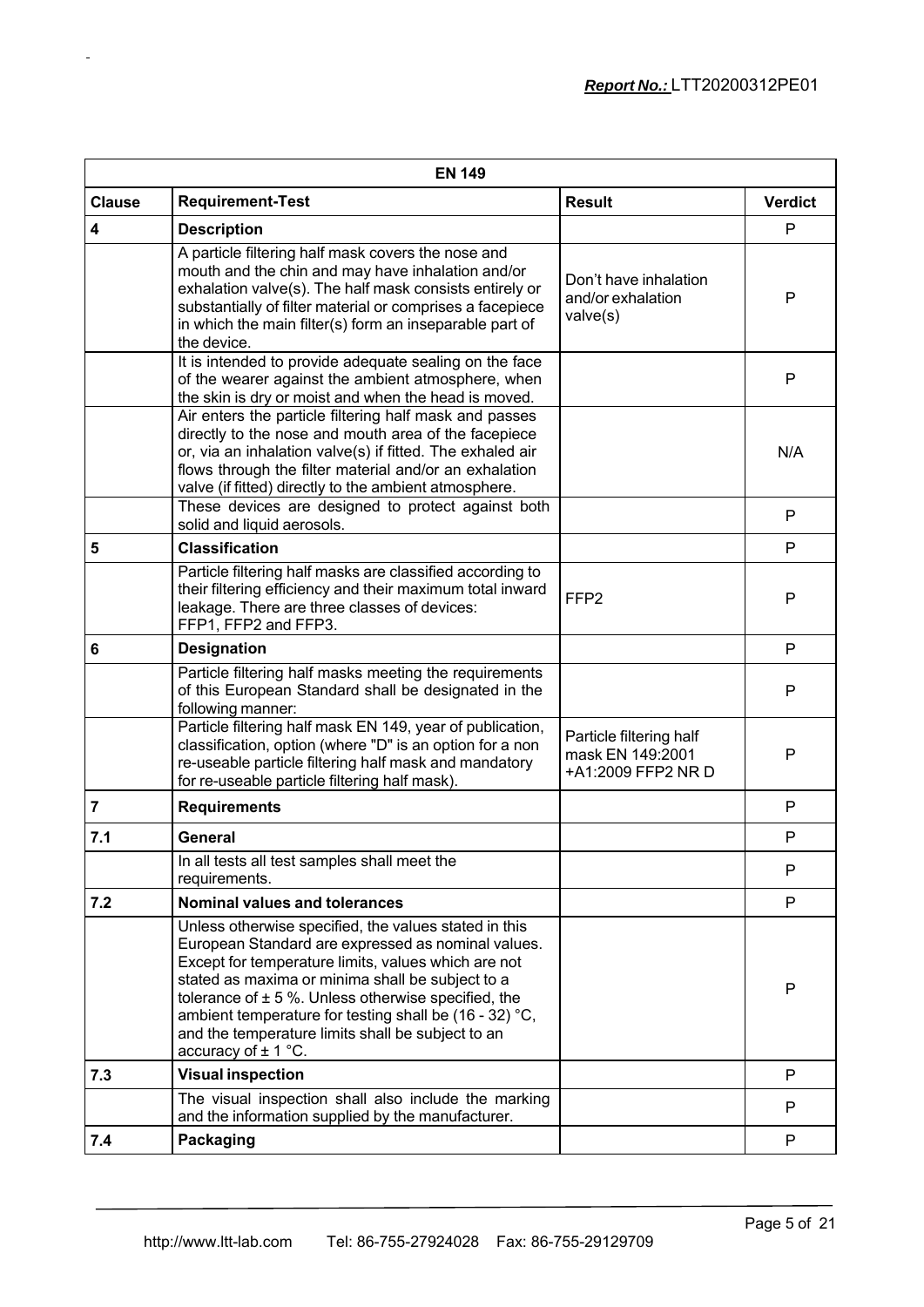| <b>EN 149</b> |                                                                                                                                                                                                                                                                                   |               |                |
|---------------|-----------------------------------------------------------------------------------------------------------------------------------------------------------------------------------------------------------------------------------------------------------------------------------|---------------|----------------|
| <b>Clause</b> | <b>Requirement-Test</b>                                                                                                                                                                                                                                                           | <b>Result</b> | <b>Verdict</b> |
|               | Particle filtering half masks shall be offered for sale<br>packaged in such a way that they are protected<br>against mechanical damage and contamination before<br>use. Testing shall be done in accordance with 8.2.                                                             |               | P              |
| 7.5           | <b>Material</b>                                                                                                                                                                                                                                                                   |               | P              |
|               | Materials used shall be suitable to withstand handling<br>and wear over the period for which the particle filtering<br>half mask is designed to be used.                                                                                                                          |               | P              |
|               | After undergoing the conditioning described in 8.3.1<br>none of the particle filtering half masks shall have<br>suffered mechanical failure of the facepiece or straps.                                                                                                           |               | P              |
|               | Three particle filtering half masks shall be tested.                                                                                                                                                                                                                              |               | P              |
|               | When conditioned in accordance with 8.3.1 and 8.3.2<br>the particle filtering half mask shall not collapse.                                                                                                                                                                       |               | P              |
|               | Any material from the filter media released by the air<br>flow through the filter shall not constitute a hazard or<br>nuisance for the wearer.                                                                                                                                    |               | P              |
|               | Testing shall be done in accordance with 8.2.                                                                                                                                                                                                                                     |               | P              |
| 7.6           | <b>Cleaning and disinfecting</b>                                                                                                                                                                                                                                                  |               | N/A            |
|               | If the particle filtering half mask is designed to be re-<br>usable, the materials used shall withstand the cleaning<br>and disinfecting agents and procedures to be specified<br>by the manufacturer.                                                                            | Not reusable  | N/A            |
|               | Testing shall be done in accordance with 8.4 and 8.5.                                                                                                                                                                                                                             |               | N/A            |
|               | With reference to 7.9.2, after cleaning and disinfecting<br>the re-usable particle filtering half mask shall satisfy<br>the penetration requirement of the relevant class.<br>Testing shall be done in accordance with 8.11.                                                      |               | N/A            |
| 7.7           | <b>Practical performance</b>                                                                                                                                                                                                                                                      |               | P              |
|               | The particle filtering half mask shall undergo practical<br>performance tests under realistic conditions.<br>These general tests serve the purpose of checking the<br>equipment for imperfections that cannot be determined<br>by the tests described elsewhere in this standard. |               | P              |
|               | Where practical performance tests show the apparatus<br>has imperfections related to wearer's acceptance, the<br>test house shall provide full details of those parts of<br>the practical performance tests which revealed these<br>imperfections.                                |               | P              |
|               | Testing shall be done in accordance with 8.4.                                                                                                                                                                                                                                     |               | P              |
| 7.8           | <b>Finish of parts</b>                                                                                                                                                                                                                                                            |               | P              |
|               | Parts of the device likely to come into contact with the<br>wearer shall have no sharp edges or burrs.<br>Testing shall be done in accordance with 8.2.                                                                                                                           |               | P              |
| 7.9           | Leakage                                                                                                                                                                                                                                                                           |               | P              |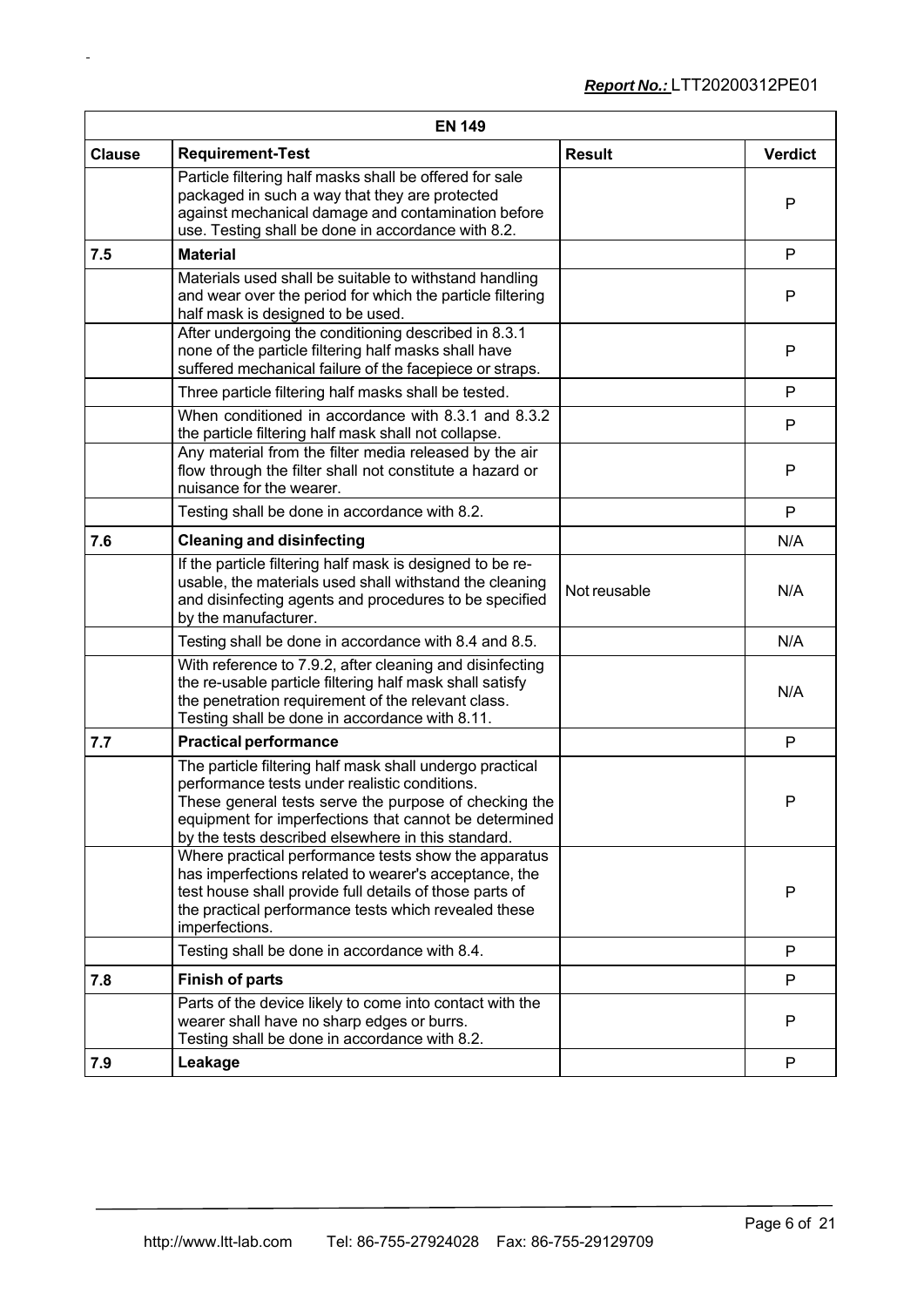|               | <b>EN 149</b>                                                                                                                                                                                                                                                                                                                                                                                                                                       |                  |                |  |
|---------------|-----------------------------------------------------------------------------------------------------------------------------------------------------------------------------------------------------------------------------------------------------------------------------------------------------------------------------------------------------------------------------------------------------------------------------------------------------|------------------|----------------|--|
| <b>Clause</b> | <b>Requirement-Test</b>                                                                                                                                                                                                                                                                                                                                                                                                                             | <b>Result</b>    | <b>Verdict</b> |  |
|               | The laboratory tests shall indicate that the particle<br>filtering half mask can be used by the wearer to<br>protect with high probability against the potential<br>hazard to be expected.                                                                                                                                                                                                                                                          |                  | P              |  |
|               | The total inward leakage consists of three<br>components: face seal leakage, exhalation valve<br>leakage (if exhalation valve fitted) and filter<br>penetration.                                                                                                                                                                                                                                                                                    |                  | P              |  |
|               | For particle filtering half masks fitted in accordance<br>with the manufacturer's information, at least 46 out<br>of the 50 individual exercise results (i.e. 10 subjects x<br>5 exercises) for total inward leakage shall be not<br>greater than 25 % for FFP1<br>11 % for FFP2<br>5 % for FFP3                                                                                                                                                    |                  | P              |  |
|               | and, in addition, at least 8 out of the 10 individual<br>wearer arithmetic means for the total inward leakage<br>shall be not greater than<br>22 % for FFP1<br>8 % for FFP2<br>2 % for FFP3.                                                                                                                                                                                                                                                        |                  | P              |  |
|               | Testing shall be done in accordance with 8.5.                                                                                                                                                                                                                                                                                                                                                                                                       |                  | P              |  |
| 7.9.2         | <b>Penetration of filter material</b>                                                                                                                                                                                                                                                                                                                                                                                                               |                  | P              |  |
|               | The penetration of the filter of the particle filtering half<br>mask shall meet the requirements of Table 1.<br>Table 1<br>- Penetration of filter material<br>Maximum penetration of test aerosol <a>[</a><br>Classification<br>Paraffin oil test 95 I/min<br>Sodium chloride test 95 I/min<br>%<br>%<br>max.<br>max.<br>FFP1<br>20<br>20<br>FFP <sub>2</sub><br>6<br>6<br>FFP3                                                                    | FFP <sub>2</sub> | P              |  |
|               | A total of 9 samples of particle filtering half masks<br>shall be tested for each aerosol.<br>Testing in accordance with 8.11 using the Penetration<br>test according to EN 13274-7, shall be performed on:<br>3 samples as received;<br>- 3 samples after the simulated wearing treatment<br>described in 8.3.1.                                                                                                                                   |                  | P              |  |
|               | Testing in accordance with 8.11 using the Exposure<br>test with a specified mass of test aerosol of 120 mg,<br>and for particle filtering devices claimed to be re-<br>usable additionally the Storage test, according to<br>EN 13274-7, shall be performed:<br>- for non-re-usable devices on:<br>- 3 samples after the test for mechanical strength in<br>accordance with 8.3.3 followed by temperature<br>conditioning in accordance with 8.3.2. |                  | P              |  |
|               | - for re-usable devices on:<br>- 3 samples after the test for mechanical strength in<br>accordance with 8.3.3 followed by temperature<br>conditioning in accordance with 8.3.2. and followed by<br>one cleaning and disinfecting cycle according to the<br>manufacturer's instruction.                                                                                                                                                              |                  | N/A            |  |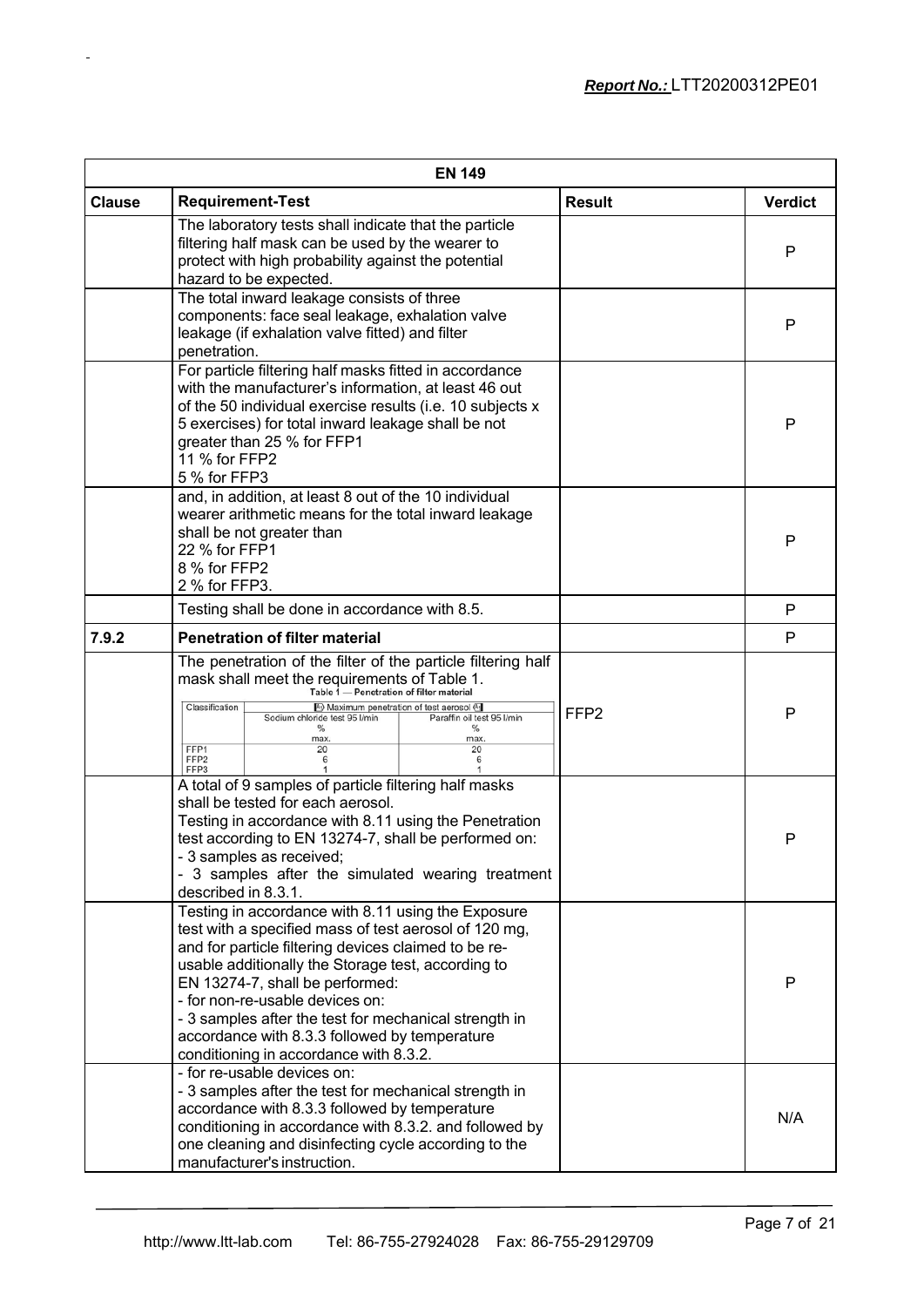|               | <b>EN 149</b>                                                                                                                                                                                                                                                                                                                                                               |                         |                |  |
|---------------|-----------------------------------------------------------------------------------------------------------------------------------------------------------------------------------------------------------------------------------------------------------------------------------------------------------------------------------------------------------------------------|-------------------------|----------------|--|
| <b>Clause</b> | <b>Requirement-Test</b>                                                                                                                                                                                                                                                                                                                                                     | <b>Result</b>           | <b>Verdict</b> |  |
| 7.10          | <b>Compatibility with skin</b>                                                                                                                                                                                                                                                                                                                                              |                         | P              |  |
|               | Materials that may come into contact with the wearer's<br>skin shall not be known to be likely to cause irritation<br>or any other adverse effect to health.<br>Testing shall be done in accordance with 8.4 and 8.5.                                                                                                                                                       |                         | P              |  |
| 7.11          | <b>Flammability</b>                                                                                                                                                                                                                                                                                                                                                         |                         | P              |  |
|               | The material used shall not present a danger for the<br>wearer and shall not be of highly flammable nature.<br>When tested, the particle filtering half mask shall not<br>burn or not to continue to burn for more than 5 s<br>after removal from the flame.                                                                                                                | Continue to burn for 2s | P              |  |
|               | The particle filtering half mask does not have to be<br>usable after the test.<br>Testing shall be done in accordance with 8.6.                                                                                                                                                                                                                                             |                         | P              |  |
| 7.12          | Carbon dioxide content of the inhalation air                                                                                                                                                                                                                                                                                                                                |                         | P              |  |
|               | The carbon dioxide content of the inhalation air (dead<br>space) shall not exceed an average of 1,0 % (by<br>volume).<br>Testing shall be done in accordance with 8.7.                                                                                                                                                                                                      | 0,10%                   | P              |  |
| 7.13          | <b>Head harness</b>                                                                                                                                                                                                                                                                                                                                                         |                         | P              |  |
|               | The head harness shall be designed so that the<br>particle filtering half mask can be donned and<br>removed easily.                                                                                                                                                                                                                                                         |                         | P              |  |
|               | The head harness shall be adjustable or self-adjusting<br>and shall be sufficiently robust to hold the particle<br>filtering half mask firmly in position and be capable of<br>maintaining total inward leakage requirements for<br>the device.                                                                                                                             |                         | P              |  |
|               | Testing shall be done in accordance with 8.4 and 8.5.                                                                                                                                                                                                                                                                                                                       |                         | P              |  |
| 7.14          | <b>Field of vision</b>                                                                                                                                                                                                                                                                                                                                                      |                         | P              |  |
|               | The field of vision is acceptable if determined so in<br>practical performance tests.<br>Testing shall be done in accordance with 8.4.                                                                                                                                                                                                                                      |                         | P              |  |
| 7.15          | <b>Exhalation valve(s)</b>                                                                                                                                                                                                                                                                                                                                                  |                         | N/A            |  |
|               | A particle filtering half mask may have one or more<br>exhalation valve(s), which shall function correctly in<br>all orientations.<br>Testing shall be done in accordance with 8.2 and<br>8.9.1.                                                                                                                                                                            |                         | N/A            |  |
|               | If an exhalation valve is provided it shall be protected<br>against or be resistant to dirt and mechanical damage<br>and may be shrouded or may include any other device<br>that may be necessary for the particle filtering half<br>mask to comply with 7.9.<br>Testing shall be done in accordance with 8.2.<br>Exhalation valve(s), if fitted, shall continue to operate |                         | N/A            |  |
|               | correctly after a continuous exhalation flow of 300<br>I/min over a period of 30 s.<br>Testing shall be done in accordance with 8.3.4.                                                                                                                                                                                                                                      |                         | N/A            |  |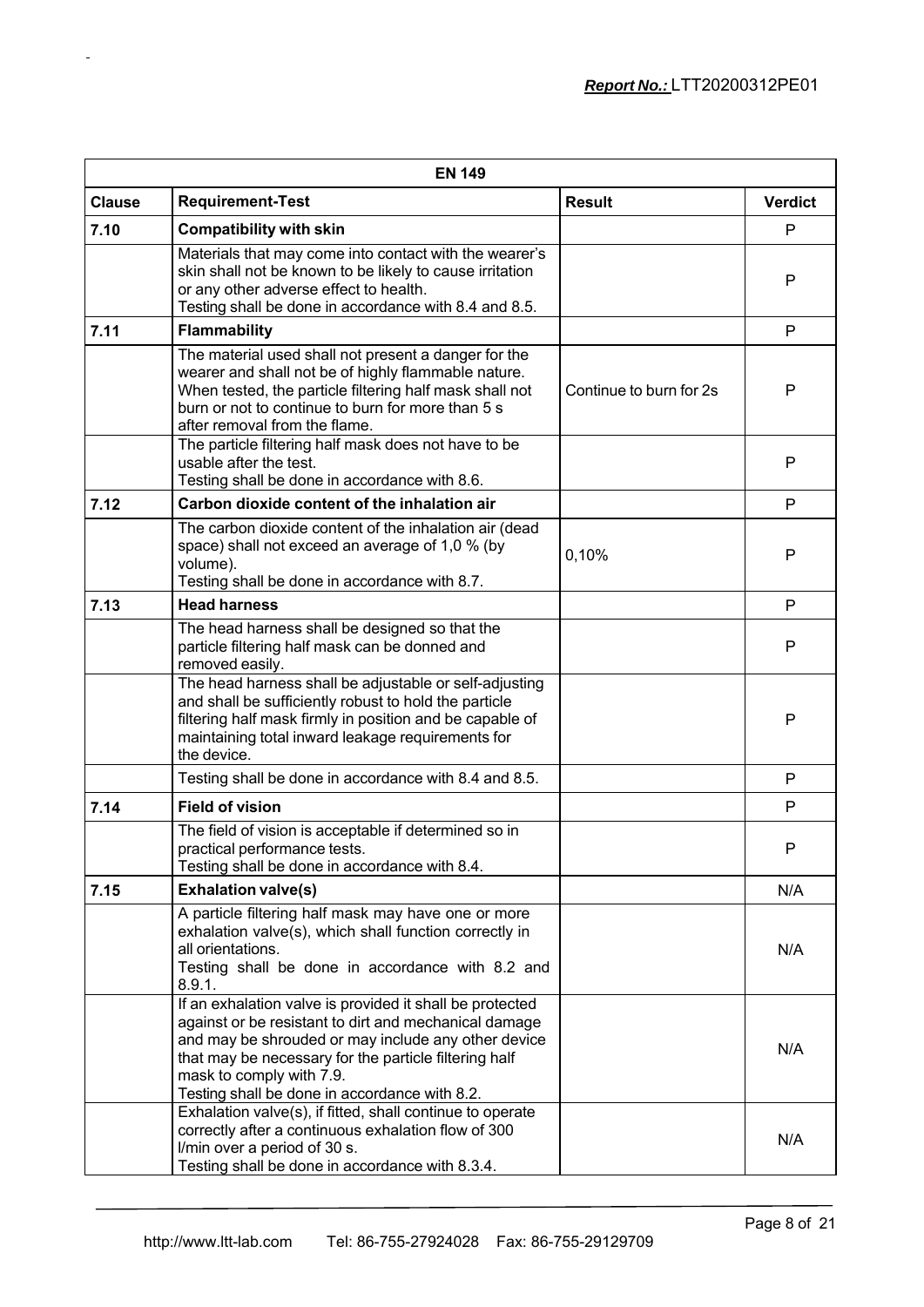| <b>EN 149</b> |                                                                                                                                                                                                                            |            |                                               |            |               |                |
|---------------|----------------------------------------------------------------------------------------------------------------------------------------------------------------------------------------------------------------------------|------------|-----------------------------------------------|------------|---------------|----------------|
| <b>Clause</b> | <b>Requirement-Test</b>                                                                                                                                                                                                    |            |                                               |            | <b>Result</b> | <b>Verdict</b> |
|               | When the exhalation valve housing is attached to the<br>faceblank, it shall withstand axially a tensile force of 10<br>N applied for 10 s.<br>Testing shall be done in accordance with 8.8.                                |            |                                               |            |               | N/A            |
| 7.16          | <b>Breathing resistance</b>                                                                                                                                                                                                |            |                                               |            |               | P              |
|               | The breathing resistances apply to valved and<br>valveless particle filtering half masks and shall meet<br>the requirements of Table 2.<br>Testing shall be done in accordance with 8.9.<br>Table 2 - Breathing resistance |            |                                               |            |               |                |
|               | Classification                                                                                                                                                                                                             | inhalation | Maximum permitted resistance (mbar)           | exhalation |               | P              |
|               |                                                                                                                                                                                                                            | 30 I/min   | 95 l/min                                      | 160 I/min  |               |                |
|               | FFP1                                                                                                                                                                                                                       | 0,6        | 2,1                                           | 3,0        |               |                |
|               | FFP <sub>2</sub>                                                                                                                                                                                                           | 0,7        | 2,4                                           | 3,0        |               |                |
|               | FFP3                                                                                                                                                                                                                       | 1.0        | 3.0                                           | 3.0        |               |                |
| 7.17          | Clogging                                                                                                                                                                                                                   |            |                                               |            |               | P              |
| 7.17.1        | General                                                                                                                                                                                                                    |            |                                               |            |               | P              |
|               | For single shift use devices, the clogging test is an<br>optional test. For re-usable devices the test is<br>mandatory.                                                                                                    |            |                                               |            |               | P              |
|               | Devices designed to be resistant to clogging, shown<br>by a slow increase of breathing resistance when<br>loaded with dust, shall be subjected to the treatment<br>described in 8.10.                                      |            |                                               |            |               | P              |
|               | The specified breathing resistances shall not be<br>exceeded before the required dust load of 833<br>mg•h/m3 is reached.                                                                                                   |            |                                               |            |               | P              |
| 7.17.2        | <b>Breathing resistance</b>                                                                                                                                                                                                |            |                                               |            |               | P              |
| 7.17.2.1      | Valved particle filtering half masks                                                                                                                                                                                       |            |                                               |            |               | N/A            |
|               | After clogging the inhalation resistances shall not<br>exceed<br>$-$ FFP1: 4 mbar<br>$-$ FFP2: 5 mbar<br>$-$ FFP3: 7 mbar<br>at 95 I/min continuous flow;                                                                  |            |                                               |            |               | N/A            |
|               | The exhalation resistance shall not exceed 3 mbar at<br>160 I/min continuous flow.<br>Testing shall be done in accordance with 8.9.                                                                                        |            |                                               |            |               | N/A            |
| 7.17.2.2      |                                                                                                                                                                                                                            |            | Valveless particle filtering half masks       |            |               | P              |
|               | After clogging the inhalation and exhalation<br>resistances shall not exceed<br>$-$ FFP1: 3 mbar<br>$-$ FFP2: 4 mbar<br>$-$ FFP3: 5 mbar<br>at 95 I/min continuous flow.                                                   |            |                                               |            |               | P              |
|               |                                                                                                                                                                                                                            |            | Testing shall be done in accordance with 8.9. |            |               | P              |
| 7.17.3        | <b>Penetration of filter material</b>                                                                                                                                                                                      |            |                                               |            | P             |                |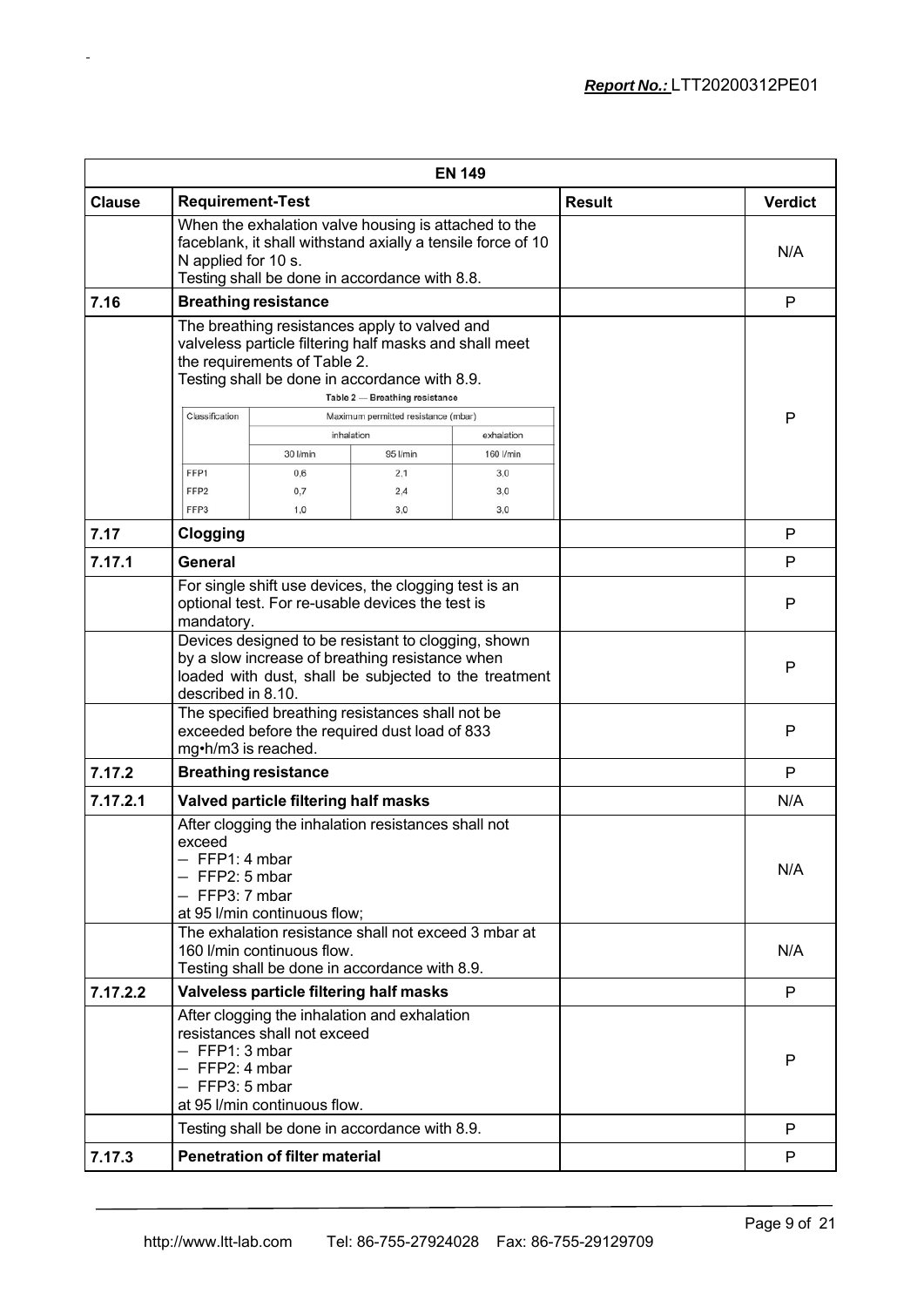|               | <b>EN 149</b>                                                                                                                                                                                                                                                                                                                                                                                                                                                                                                                                                                                                                                                                                                                                        |               |                |  |
|---------------|------------------------------------------------------------------------------------------------------------------------------------------------------------------------------------------------------------------------------------------------------------------------------------------------------------------------------------------------------------------------------------------------------------------------------------------------------------------------------------------------------------------------------------------------------------------------------------------------------------------------------------------------------------------------------------------------------------------------------------------------------|---------------|----------------|--|
| <b>Clause</b> | <b>Requirement-Test</b>                                                                                                                                                                                                                                                                                                                                                                                                                                                                                                                                                                                                                                                                                                                              | <b>Result</b> | <b>Verdict</b> |  |
|               | All types (valved and valveless) of particle filtering half<br>masks claimed to meet the clogging requirement shall<br>also meet the requirements given in 7.9.2, for the<br>Penetration test according to EN 13274-7, after the<br>clogging treatment.<br>Testing shall be done in accordance with 8.11 using                                                                                                                                                                                                                                                                                                                                                                                                                                       |               | P              |  |
|               | EN 13274-7                                                                                                                                                                                                                                                                                                                                                                                                                                                                                                                                                                                                                                                                                                                                           |               | P              |  |
| 7.18          | <b>Demountable parts</b>                                                                                                                                                                                                                                                                                                                                                                                                                                                                                                                                                                                                                                                                                                                             |               | N/A            |  |
|               | All demountable parts (if fitted) shall be readily<br>connected and secured, where possible by hand.<br>Testing shall be done in accordance with 8.2.                                                                                                                                                                                                                                                                                                                                                                                                                                                                                                                                                                                                |               | N/A            |  |
| 8             | <b>Testing</b>                                                                                                                                                                                                                                                                                                                                                                                                                                                                                                                                                                                                                                                                                                                                       |               | $\mathsf{P}$   |  |
| 8.1           | <b>General</b>                                                                                                                                                                                                                                                                                                                                                                                                                                                                                                                                                                                                                                                                                                                                       |               | $\mathsf{P}$   |  |
|               | If no special measuring devices and methods are<br>specified, commonly used devices and methods shall<br>be used.                                                                                                                                                                                                                                                                                                                                                                                                                                                                                                                                                                                                                                    |               | P              |  |
|               | Before performing tests involving human subjects<br>account should be taken of any national regulations<br>the medical<br>concerning<br>history,<br>examination<br>or<br>supervision of the test subjects.                                                                                                                                                                                                                                                                                                                                                                                                                                                                                                                                           |               | P              |  |
| 8.2           | <b>Visual inspection</b>                                                                                                                                                                                                                                                                                                                                                                                                                                                                                                                                                                                                                                                                                                                             |               | P              |  |
|               | The visual inspection is carried out where appropriate<br>by the test house prior to laboratory or practical<br>performance tests.                                                                                                                                                                                                                                                                                                                                                                                                                                                                                                                                                                                                                   |               | P              |  |
| 8.3           | Conditioning                                                                                                                                                                                                                                                                                                                                                                                                                                                                                                                                                                                                                                                                                                                                         |               | P              |  |
| 8.3.1         | <b>Simulated wearing treatment</b>                                                                                                                                                                                                                                                                                                                                                                                                                                                                                                                                                                                                                                                                                                                   |               | P              |  |
|               | Conditioning by simulated wearing treatment shall be                                                                                                                                                                                                                                                                                                                                                                                                                                                                                                                                                                                                                                                                                                 |               | $\mathsf{P}$   |  |
|               | carried out by the following process.                                                                                                                                                                                                                                                                                                                                                                                                                                                                                                                                                                                                                                                                                                                |               |                |  |
|               | A breathing machine is adjusted to 25 cycles/min and<br>2,0 I/stroke. The particle filtering half mask is mounted<br>on a Sheffield dummy head. For testing, a saturator is<br>incorporated in the exhalation line between the<br>breathing machine and the dummy head, the saturator<br>being set at a temperature in excess of 37 °C to allow<br>for the cooling of the air before it reaches the mouth of<br>the dummy head. The air shall be saturated at $(37 \pm 2)$<br>°C at the mouth of the dummy head. In order to<br>prevent excess water spilling out of the dummy's<br>mouth and contaminating the particle filtering half<br>mask the head shall be inclined so that the water runs<br>away from the mouth and is collected in a trap. |               | P              |  |
| 8.3.2         | The breathing machine is brought into operation, the<br>saturator switched on and the apparatus allowed to<br>stabilize. The particle filtering half mask under test<br>shall then be mounted on the dummy head. During<br>the test time at approximately 20 min intervals the<br>particle filtering half mask shall be completely removed<br>from the dummy head and refitted such that during the<br>test period it is fitted ten times to the dummy head.<br><b>Temperature conditioning</b>                                                                                                                                                                                                                                                      |               | P<br>P         |  |
|               |                                                                                                                                                                                                                                                                                                                                                                                                                                                                                                                                                                                                                                                                                                                                                      |               |                |  |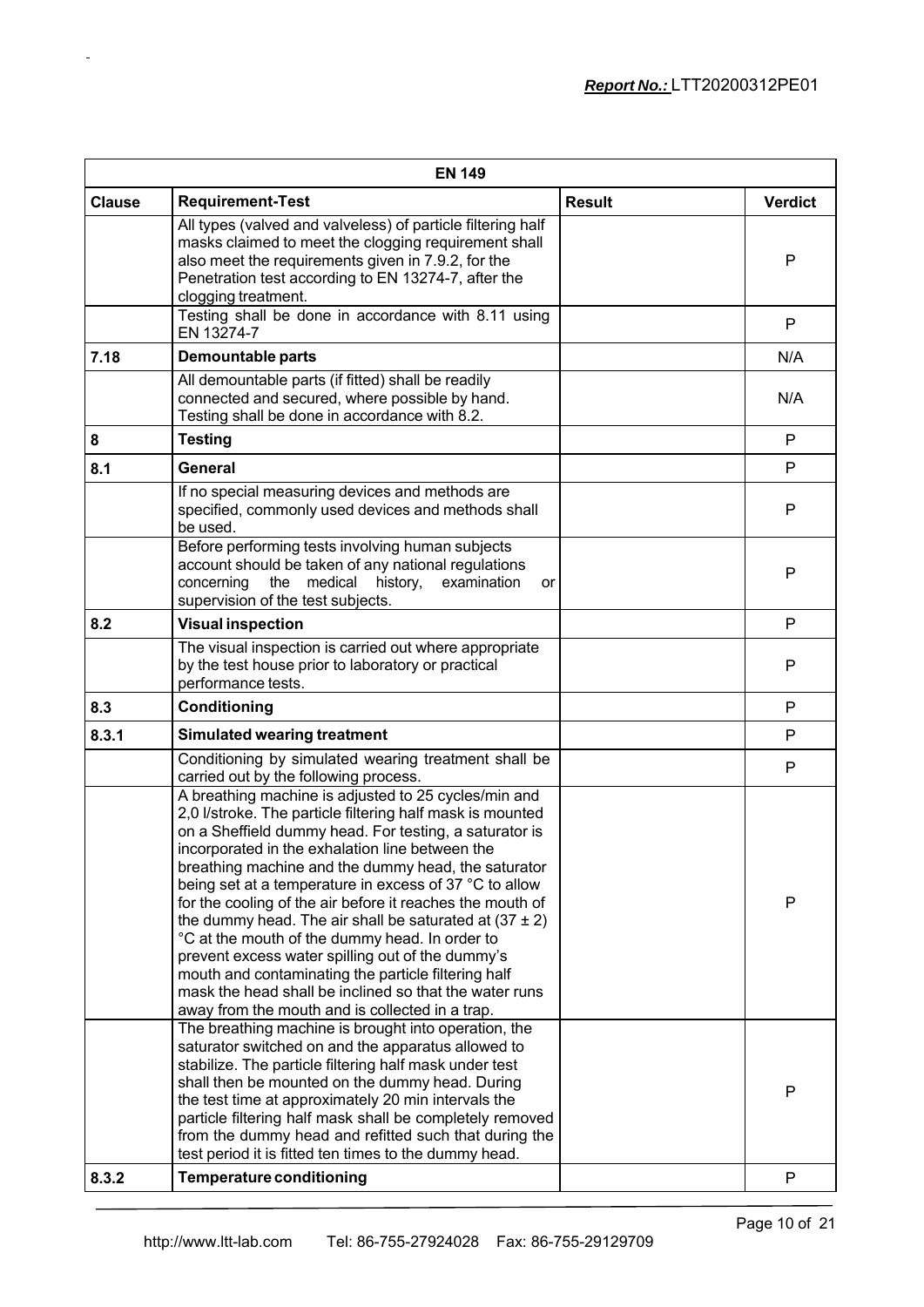|               | <b>EN 149</b>                                                                                                                                                                                                                                                                                                                       |               |                |  |
|---------------|-------------------------------------------------------------------------------------------------------------------------------------------------------------------------------------------------------------------------------------------------------------------------------------------------------------------------------------|---------------|----------------|--|
| <b>Clause</b> | <b>Requirement-Test</b>                                                                                                                                                                                                                                                                                                             | <b>Result</b> | <b>Verdict</b> |  |
|               | Expose the particle filtering half masks to the following<br>thermal cycle:<br>a) for 24 h to a dry atmosphere of $(70 \pm 3)$ °C;<br>b) for 24 h to a temperature of $(-30 \pm 3)$ °C;<br>and allow to return to room temperature for at least 4 h<br>between exposures and prior to subsequent testing.                           |               | P              |  |
| 8.3.3         | <b>Mechanical strength</b>                                                                                                                                                                                                                                                                                                          |               | P              |  |
|               | Conditioning shall be done in accordance with EN 143.                                                                                                                                                                                                                                                                               |               | P              |  |
| 8.3.4         | <b>Flow conditioning</b>                                                                                                                                                                                                                                                                                                            |               | P              |  |
|               | A total of 3 valved particle filtering half masks shall be<br>tested, one as received and two temperature<br>conditioned in accordance with 8.3.2.                                                                                                                                                                                  |               | P              |  |
| 8.4           | <b>Practical performance</b>                                                                                                                                                                                                                                                                                                        |               | P              |  |
| 8.4.1         | General                                                                                                                                                                                                                                                                                                                             |               | P              |  |
|               | A total of 2 particle filtering half masks shall be tested:<br>both as received.                                                                                                                                                                                                                                                    |               | P              |  |
|               | All tests shall be carried out by two test subjects at<br>ambient temperature and the test temperature and<br>humidity shall be recorded.                                                                                                                                                                                           |               | P              |  |
|               | Prior to the test there shall be an examination to<br>assure that the particle filtering half mask is in good<br>working condition and that it can be used without<br>hazard.                                                                                                                                                       |               | P              |  |
|               | For the test, persons shall be selected who are familiar<br>with using such or similar equipment.                                                                                                                                                                                                                                   |               | P              |  |
|               | During the tests the particle filtering half mask shall be<br>subjectively assessed by the wearer and after the test,<br>comments on the following shall be recorded:<br>a) head harness comfort;<br>b) security of fastenings;<br>c) field of vision;<br>d) any other comments reported by the wearer on<br>request.               |               | P              |  |
| 8.4.2         | <b>Walking test</b>                                                                                                                                                                                                                                                                                                                 |               | P              |  |
|               | The subjects wearing normal working clothes and<br>wearing the particle filtering half mask shall walk at a<br>regular rate of 6 km/h on a level course. The test shall<br>be continuous, without removal of the particle<br>filtering half mask, for a period of 10 min.                                                           |               | P              |  |
| 8.4.3         | <b>Work simulation test</b>                                                                                                                                                                                                                                                                                                         |               | P              |  |
|               | The particle filtering half mask shall be tested under<br>conditions which can be expected during normal<br>use. During this test the following activities shall be<br>carried out in simulation of the practical use of the<br>particle filtering half mask. The test shall be completed<br>within a total working time of 20 min. |               | P              |  |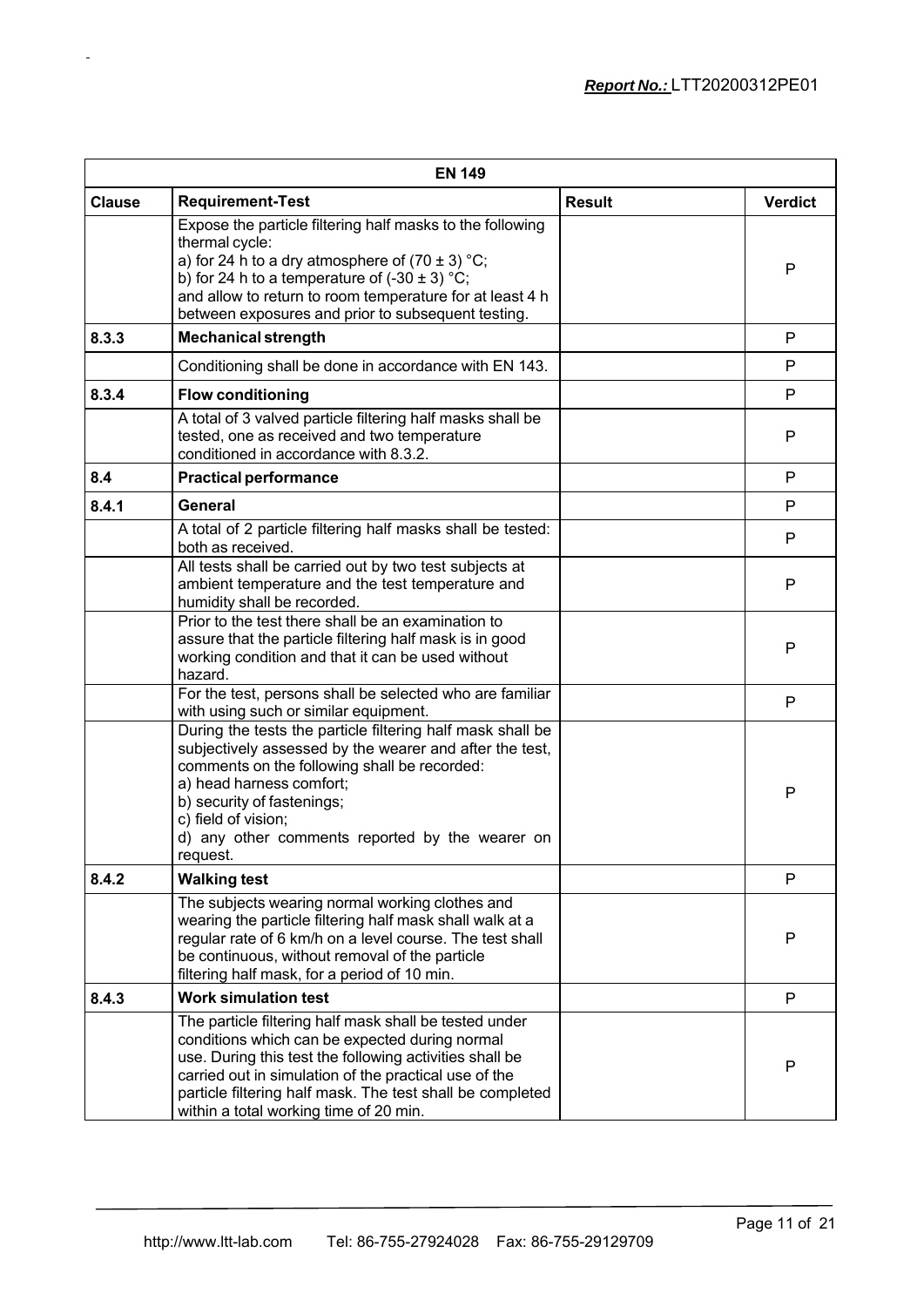|               | <b>EN 149</b>                                                                                                                                                                                                                                                                                                                                                                                                                                                                                                                                                                                                                                                                    |               |                |  |
|---------------|----------------------------------------------------------------------------------------------------------------------------------------------------------------------------------------------------------------------------------------------------------------------------------------------------------------------------------------------------------------------------------------------------------------------------------------------------------------------------------------------------------------------------------------------------------------------------------------------------------------------------------------------------------------------------------|---------------|----------------|--|
| <b>Clause</b> | <b>Requirement-Test</b>                                                                                                                                                                                                                                                                                                                                                                                                                                                                                                                                                                                                                                                          | <b>Result</b> | <b>Verdict</b> |  |
|               | The sequence of activities is at the discretion of the<br>test house. The individual activities shall be arranged<br>so that sufficient time is left for the comments<br>prescribed.<br>a) walking on the level with headroom of $(1,3 \pm 0,2)$ m<br>for 5 min;<br>b) crawling on the level with headroom of $(0.70 \pm 0.05)$<br>m for 5 min;<br>c) filling a small basket (see Figure 1, approximate<br>volume = 8 I) with chippings or other suitable material<br>from a hopper which stands 1,5 m high and has an<br>opening at the bottom to allow the contents to be<br>shovelled out and a further opening at the top where<br>the basket full of chippings is returned. |               | P              |  |
|               | The subject shall stoop or kneel as he wishes and fill<br>the basket with chippings. He shall then lift the basket<br>and empty the contents back into the hopper. This<br>shall be done 20 times in 10 min.                                                                                                                                                                                                                                                                                                                                                                                                                                                                     |               | P              |  |
| 8.5           | Leakage                                                                                                                                                                                                                                                                                                                                                                                                                                                                                                                                                                                                                                                                          |               | P              |  |
| 8.5.1         | <b>General test procedure</b>                                                                                                                                                                                                                                                                                                                                                                                                                                                                                                                                                                                                                                                    |               | P              |  |
| 8.5.1.1       | <b>Total inward leakage</b>                                                                                                                                                                                                                                                                                                                                                                                                                                                                                                                                                                                                                                                      |               | P              |  |
|               | A total of 10 test specimens shall be tested: 5 as<br>received and 5 after temperature conditioning in<br>accordance with 8.3.2.                                                                                                                                                                                                                                                                                                                                                                                                                                                                                                                                                 |               | P              |  |
|               | The total inward leakage shall be tested using sodium<br>chloride aerosol.                                                                                                                                                                                                                                                                                                                                                                                                                                                                                                                                                                                                       |               | P              |  |
|               | Prior to the test there shall be an examination to<br>ensure that the particle filtering half mask is in good<br>working condition and that it can be used without<br>hazard.                                                                                                                                                                                                                                                                                                                                                                                                                                                                                                    |               | P              |  |
|               | For the test, persons shall be selected who are familiar<br>with using such or similar equipment.                                                                                                                                                                                                                                                                                                                                                                                                                                                                                                                                                                                |               | P              |  |
|               | A panel of ten clean-shaven persons (without beards<br>or sideburns) shall be selected covering the spectrum<br>of facial characteristics of typical users (excluding<br>significant abnormalities). It is to be expected that<br>exceptionally some persons cannot be satisfactorily<br>fitted with a particle filtering half mask. Such<br>exceptional subjects shall not be used for testing<br>particle filtering half masks.                                                                                                                                                                                                                                                |               | P              |  |
|               | In the test report the faces of the ten test subjects shall<br>be described (for information only) by the four facial<br>dimensions (in mm) illustrated in Figure 2.                                                                                                                                                                                                                                                                                                                                                                                                                                                                                                             |               | P              |  |
| 8.5.1.2       | <b>Test equipment</b>                                                                                                                                                                                                                                                                                                                                                                                                                                                                                                                                                                                                                                                            |               | P              |  |
|               | The test atmosphere shall preferably enter the top of<br>the enclosure through a flow distributor, and be<br>directed downwards over the head of the test subject<br>at a minimum flow rate of 0,12 m/s. The concentration<br>of the test agent inside the effective working volume<br>shall be checked to be homogeneous. The flow rate<br>should be measured close to the subject's head.                                                                                                                                                                                                                                                                                      |               | P              |  |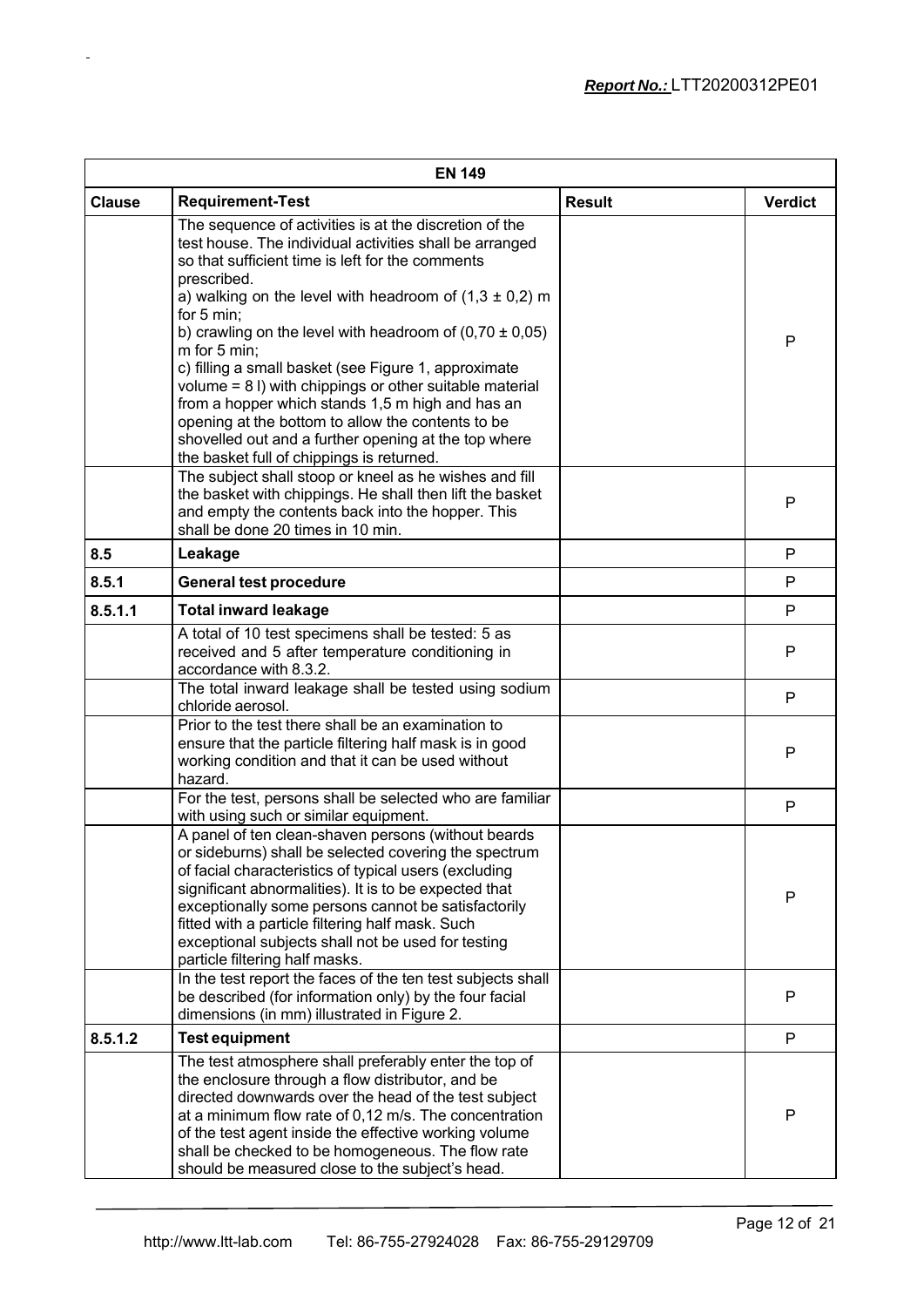| <b>EN 149</b> |                                                                                                                                                                                                                                                                                                                                                                                                                                                                                                                                                                                                  |               |                |  |
|---------------|--------------------------------------------------------------------------------------------------------------------------------------------------------------------------------------------------------------------------------------------------------------------------------------------------------------------------------------------------------------------------------------------------------------------------------------------------------------------------------------------------------------------------------------------------------------------------------------------------|---------------|----------------|--|
| <b>Clause</b> | <b>Requirement-Test</b>                                                                                                                                                                                                                                                                                                                                                                                                                                                                                                                                                                          | <b>Result</b> | <b>Verdict</b> |  |
|               | A level treadmill is required capable of working at 6<br>km/h.                                                                                                                                                                                                                                                                                                                                                                                                                                                                                                                                   |               | P              |  |
| 8.5.1.3       | <b>Test procedure</b>                                                                                                                                                                                                                                                                                                                                                                                                                                                                                                                                                                            |               | P              |  |
|               | Ask the test subjects to read the manufacturer's fitting<br>information and if more than one size of particle<br>filtering half mask is manufactured, ask the test<br>subject to select the size deemed by him to be the<br>most appropriate. If necessary the test supervisor shall<br>show the test subjects how to fit the particle filtering<br>half mask correctly in accordance with the fitting<br>information.                                                                                                                                                                           |               | P              |  |
|               | Inform the test subjects that if they wish to adjust the<br>particle filtering half mask during the test they may do<br>so. However if this is done, repeat the relevant section<br>of the test, having allowed the system to resettle.                                                                                                                                                                                                                                                                                                                                                          |               | P              |  |
|               | The test subjects shall have no indication of the results<br>as the test proceeds.                                                                                                                                                                                                                                                                                                                                                                                                                                                                                                               |               | P              |  |
|               | After fitting the particle filtering half mask, ask each<br>test subject 'Does the mask fit?'. If the answer is 'Yes',<br>continue the test. If the answer is 'No', take the test<br>subject off the panel, report the fact and replace with<br>another test subject.                                                                                                                                                                                                                                                                                                                            |               | P              |  |
| 8.5.2         | <b>Method</b>                                                                                                                                                                                                                                                                                                                                                                                                                                                                                                                                                                                    |               | P              |  |
| 8.5.2.1       | <b>Principle</b>                                                                                                                                                                                                                                                                                                                                                                                                                                                                                                                                                                                 |               | P              |  |
|               | The subject wearing the particle filtering half mask<br>under test walks on a treadmill over which is an<br>enclosure.                                                                                                                                                                                                                                                                                                                                                                                                                                                                           |               | P              |  |
|               | Through this enclosure flows a constant concentration<br>of NaCl aerosol. The air inside the particle filtering half<br>mask is sampled and analysed during the inhalation<br>phase of the respiratory cycle to determine the NaCl<br>content. The sample is extracted by punching a hole in<br>the particle filtering half mask and inserting a probe<br>through which the sample is drawn. The pressure<br>variation inside the particle filtering half mask is used<br>to actuate a change-over valve so that inhaled air only<br>is sampled. A second probe is inserted for this<br>purpose. |               | P              |  |
| 8.5.2.2       | <b>Test equipment (see Figure 3)</b>                                                                                                                                                                                                                                                                                                                                                                                                                                                                                                                                                             |               | P              |  |
| 8.5.2.2.1     | <b>Aerosol generator</b>                                                                                                                                                                                                                                                                                                                                                                                                                                                                                                                                                                         |               | P              |  |
|               | The NaCl aerosol shall be generated from a 2 %<br>solution of reagent grade NaCl in distilled water. An<br>atomizer equivalent to the type described should be<br>used (see Figure 4). This requires an air flow rate of<br>100 I/min at a pressure of 7 bar. The atomizer and its<br>housing shall be fitted into a duct through which a<br>constant flow of air is maintained. It may be necessary<br>to heat or dehumidify the air in order to obtain<br>complete drying of the aerosol particles.                                                                                            |               | P              |  |
| 8.5.2.2.2     | <b>Test agent</b>                                                                                                                                                                                                                                                                                                                                                                                                                                                                                                                                                                                |               | P              |  |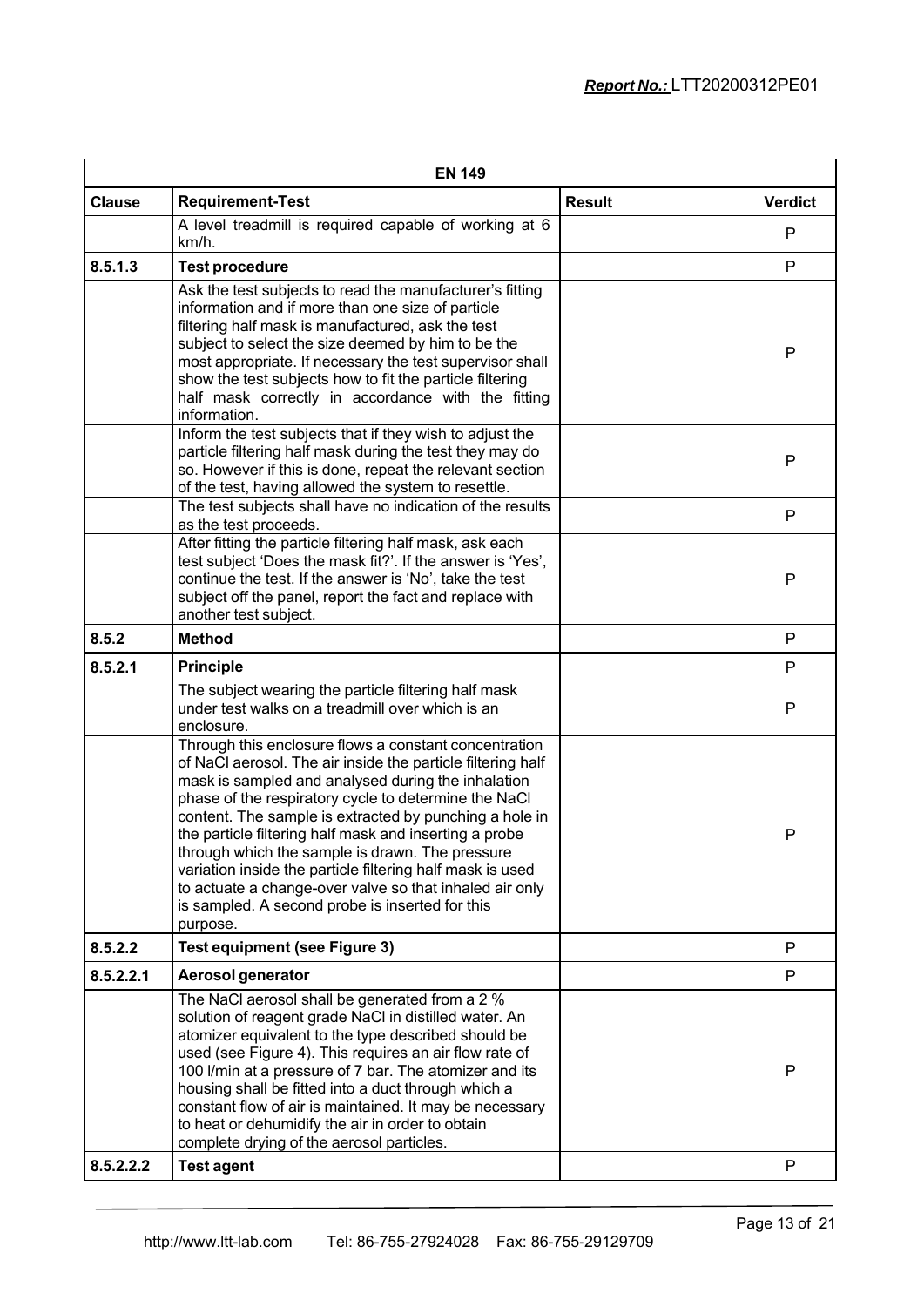| <b>Requirement-Test</b><br><b>Result</b><br><b>Verdict</b><br><b>Clause</b><br>The mean NaCl concentration within the enclosure<br>shall be $(8 \pm 4)$ mg/m3 and the variation throughout<br>the effective working volume shall be not more than 10<br>P<br>%. The particle size distribution shall be 0,02 µm to 2<br>µm equivalent aerodynamic diameter with a mass<br>median diameter of 0,6 µm.<br>P<br>8.5.2.2.3<br><b>Flame photometer</b><br>A flame photometer shall be used to measure the<br>concentration of NaCI inside the particle filtering half<br>mask. Essential performance characteristics for a<br>suitable instrument are:<br>a) It should be a flame photometer specifically<br>designed for the direct analysis of NaCl aerosol;<br>b) It should be capable of measuring concentrations of<br>NaCl aerosol between 15 mg/m3 and 5 ng/m3;<br>c) The total aerosol sample required by the<br>P<br>photometer should not be greater than 15 l/min;<br>d) The response time of the photometer, excluding the<br>sampling system, should not be greater than 500 ms;<br>e) It is necessary to reduce the response to other<br>elements, particularly carbon, the concentration of<br>which will vary during the breathing cycle. This will be<br>achieved by ensuring that the band pass width of the<br>interference filter is no greater than 3 nm and that all<br>necessary side-band filters are included.<br>8.5.2.2.4<br>P<br>Sample selector<br>A system is required which will switch the sample to<br>the photometer only during the inhalation phase of the<br>respiratory cycle. During the exhalation phase clean<br>air shall be fed to the photometer. The essential<br>elements of such a system are:<br>a) An electrically operated valve with a response time<br>of the order of 100 ms. The valve should have the<br>minimum possible dead space compatible with<br>straight-through, unrestricted flow when open;<br>b) A pressure sensor which is capable of detecting a<br>minimum pressure change of approx. 0,05 mbar and<br>P<br>which can be connected to a probe inserted in the<br>cavity of the particle filtering half mask. The sensor<br>shall have an adjustable threshold and be capable of<br>differential signalling when the threshold is crossed in<br>either direction. The sensor shall work reliably when<br>subjected to the accelerations produced by the head<br>movements of the subject;<br>c) An interfacing system to actuate the valve in<br>response to a signal from the pressure sensor;<br>d) timing device to record the proportion of the total<br>respiratory cycle during which sampling took place.<br><b>Sampling probe</b><br>8.5.2.2.5<br>P | <b>EN 149</b> |  |  |  |  |  |
|-----------------------------------------------------------------------------------------------------------------------------------------------------------------------------------------------------------------------------------------------------------------------------------------------------------------------------------------------------------------------------------------------------------------------------------------------------------------------------------------------------------------------------------------------------------------------------------------------------------------------------------------------------------------------------------------------------------------------------------------------------------------------------------------------------------------------------------------------------------------------------------------------------------------------------------------------------------------------------------------------------------------------------------------------------------------------------------------------------------------------------------------------------------------------------------------------------------------------------------------------------------------------------------------------------------------------------------------------------------------------------------------------------------------------------------------------------------------------------------------------------------------------------------------------------------------------------------------------------------------------------------------------------------------------------------------------------------------------------------------------------------------------------------------------------------------------------------------------------------------------------------------------------------------------------------------------------------------------------------------------------------------------------------------------------------------------------------------------------------------------------------------------------------------------------------------------------------------------------------------------------------------------------------------------------------------------------------------------------------------------------------------------------------------------------------------------------------------------------------------------------------------------------------------------------------------------------------------------------------------------------------------------------------------------------------------------------------------------------|---------------|--|--|--|--|--|
|                                                                                                                                                                                                                                                                                                                                                                                                                                                                                                                                                                                                                                                                                                                                                                                                                                                                                                                                                                                                                                                                                                                                                                                                                                                                                                                                                                                                                                                                                                                                                                                                                                                                                                                                                                                                                                                                                                                                                                                                                                                                                                                                                                                                                                                                                                                                                                                                                                                                                                                                                                                                                                                                                                                             |               |  |  |  |  |  |
|                                                                                                                                                                                                                                                                                                                                                                                                                                                                                                                                                                                                                                                                                                                                                                                                                                                                                                                                                                                                                                                                                                                                                                                                                                                                                                                                                                                                                                                                                                                                                                                                                                                                                                                                                                                                                                                                                                                                                                                                                                                                                                                                                                                                                                                                                                                                                                                                                                                                                                                                                                                                                                                                                                                             |               |  |  |  |  |  |
|                                                                                                                                                                                                                                                                                                                                                                                                                                                                                                                                                                                                                                                                                                                                                                                                                                                                                                                                                                                                                                                                                                                                                                                                                                                                                                                                                                                                                                                                                                                                                                                                                                                                                                                                                                                                                                                                                                                                                                                                                                                                                                                                                                                                                                                                                                                                                                                                                                                                                                                                                                                                                                                                                                                             |               |  |  |  |  |  |
|                                                                                                                                                                                                                                                                                                                                                                                                                                                                                                                                                                                                                                                                                                                                                                                                                                                                                                                                                                                                                                                                                                                                                                                                                                                                                                                                                                                                                                                                                                                                                                                                                                                                                                                                                                                                                                                                                                                                                                                                                                                                                                                                                                                                                                                                                                                                                                                                                                                                                                                                                                                                                                                                                                                             |               |  |  |  |  |  |
|                                                                                                                                                                                                                                                                                                                                                                                                                                                                                                                                                                                                                                                                                                                                                                                                                                                                                                                                                                                                                                                                                                                                                                                                                                                                                                                                                                                                                                                                                                                                                                                                                                                                                                                                                                                                                                                                                                                                                                                                                                                                                                                                                                                                                                                                                                                                                                                                                                                                                                                                                                                                                                                                                                                             |               |  |  |  |  |  |
|                                                                                                                                                                                                                                                                                                                                                                                                                                                                                                                                                                                                                                                                                                                                                                                                                                                                                                                                                                                                                                                                                                                                                                                                                                                                                                                                                                                                                                                                                                                                                                                                                                                                                                                                                                                                                                                                                                                                                                                                                                                                                                                                                                                                                                                                                                                                                                                                                                                                                                                                                                                                                                                                                                                             |               |  |  |  |  |  |
|                                                                                                                                                                                                                                                                                                                                                                                                                                                                                                                                                                                                                                                                                                                                                                                                                                                                                                                                                                                                                                                                                                                                                                                                                                                                                                                                                                                                                                                                                                                                                                                                                                                                                                                                                                                                                                                                                                                                                                                                                                                                                                                                                                                                                                                                                                                                                                                                                                                                                                                                                                                                                                                                                                                             |               |  |  |  |  |  |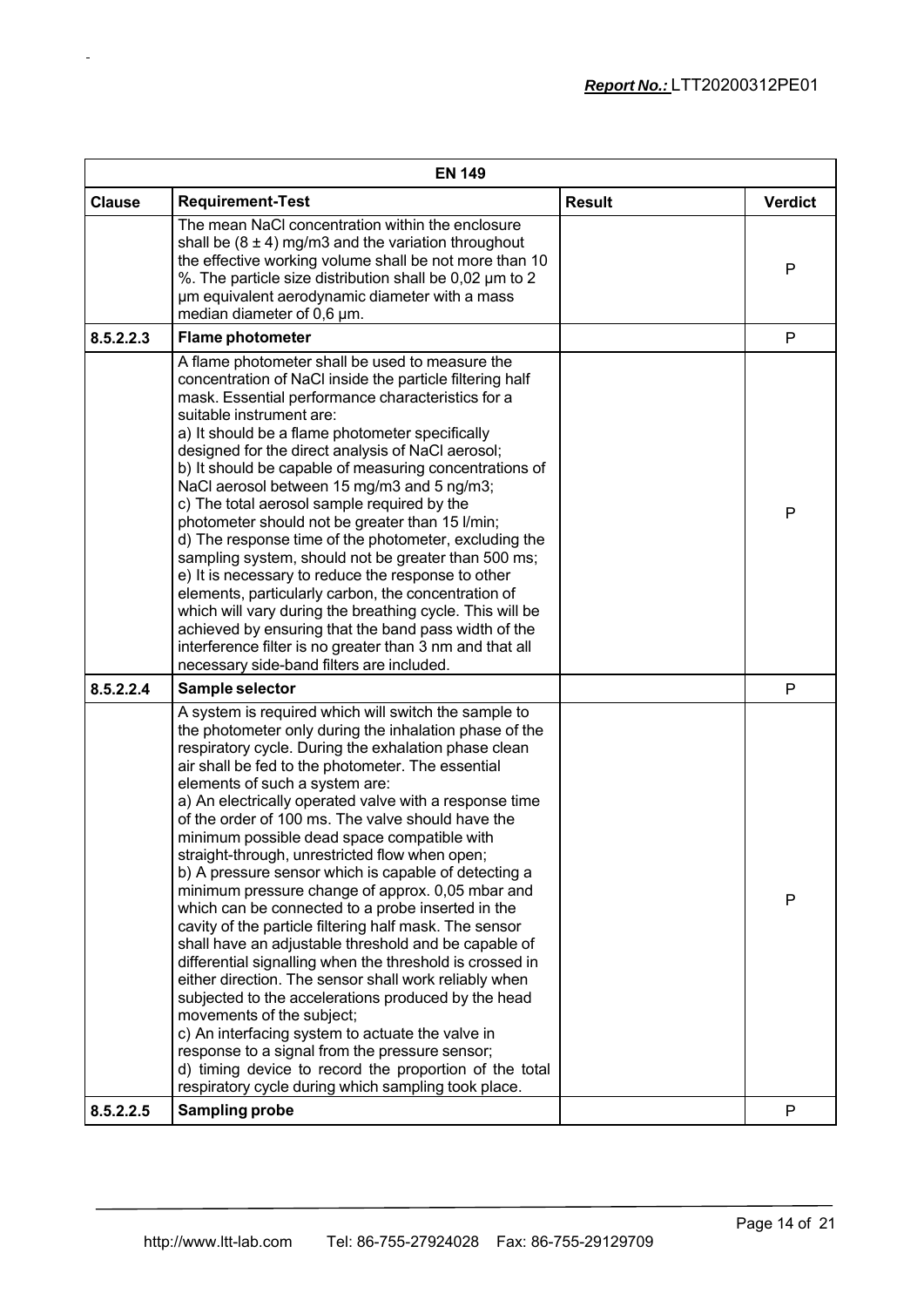| <b>EN 149</b> |                                                                                                                                                                                                                                                                                                                                                                                                                                                                                                                                                               |               |                |  |  |
|---------------|---------------------------------------------------------------------------------------------------------------------------------------------------------------------------------------------------------------------------------------------------------------------------------------------------------------------------------------------------------------------------------------------------------------------------------------------------------------------------------------------------------------------------------------------------------------|---------------|----------------|--|--|
| <b>Clause</b> | <b>Requirement-Test</b>                                                                                                                                                                                                                                                                                                                                                                                                                                                                                                                                       | <b>Result</b> | <b>Verdict</b> |  |  |
|               | The probe shall be fitted securely in an airtight manner<br>to the particle filtering half mask as near as possible to<br>the centre line of the particle filtering half mask. A<br>multiple hole sampling probe is strongly<br>recommended.                                                                                                                                                                                                                                                                                                                  |               | P              |  |  |
|               | Measures shall be taken to prevent the influence of<br>condensation in the sampling probe on the<br>measurement (by supplying dry air). Figure 5 shows a<br>design that has been found suitable. The probe is<br>adjusted so that it just touches the wearer's lips.                                                                                                                                                                                                                                                                                          |               | N/A            |  |  |
| 8.6           | <b>Flammability</b>                                                                                                                                                                                                                                                                                                                                                                                                                                                                                                                                           |               | P              |  |  |
|               | A total of four particle filtering half masks shall be<br>tested: two in the state as received and two after<br>temperature conditioning in accordance with 8.3.2.                                                                                                                                                                                                                                                                                                                                                                                            |               | P              |  |  |
|               | The single burner test is carried out according to the<br>following procedure.                                                                                                                                                                                                                                                                                                                                                                                                                                                                                |               | $\mathsf{P}$   |  |  |
|               | The facepiece is put on a metallic dummy head which<br>is motorized such that it describes a horizontal circle<br>with a linear speed, measured at the tip of the nose, of<br>$(60 \pm 5)$ mm/s.                                                                                                                                                                                                                                                                                                                                                              |               | P              |  |  |
|               | The head is arranged to pass over a propane burner<br>the position of which can be adjusted. By means of a<br>suitable gauge, the distance between the top of the<br>burner, and the lowest part of the facepiece (when<br>positioned directly over the burner) shall be set to (20<br>$\pm$ 2) mm.                                                                                                                                                                                                                                                           |               | P              |  |  |
|               | With the head turned away from the area adjacent to<br>the burner, the propane gas is turned on, the pressure<br>adjusted to between 0,2 bar and 0,3 bar and the gas<br>ignited. By means of a needle valve and fine<br>adjustments to the supply pressure, the flame heigt<br>shall be set to $(40 \pm 4)$ mm. This is measured with a<br>suitable gauge. The temperature of the flame<br>measured at a height of $(20 \pm 2)$ mm above the burner<br>tip by means of a 1,5 mm diameter mineral insulated<br>thermocouple probe, shall be $(800 \pm 50)$ °C. |               | $\mathsf{P}$   |  |  |
|               | Failure to meet the temperature requirement indicates<br>that a fault such as a partially blocked burner exists.<br>This shall be rectified before testing.                                                                                                                                                                                                                                                                                                                                                                                                   |               | P              |  |  |
|               | The head is set in motion and the effect of passing the<br>facepiece once through the flame shall be noted.                                                                                                                                                                                                                                                                                                                                                                                                                                                   |               | $\mathsf{P}$   |  |  |
|               | The test shall be repeated to enable an assessment to<br>be made of all materials on the exterior of the device.<br>Any one component shall be passed through the flame<br>once only.                                                                                                                                                                                                                                                                                                                                                                         |               | P              |  |  |
| 8.7           | Carbon dioxide content of the inhalation air                                                                                                                                                                                                                                                                                                                                                                                                                                                                                                                  |               | P              |  |  |
|               | A total of 3 particle filtering half masks shall be tested:<br>all 3 as received.                                                                                                                                                                                                                                                                                                                                                                                                                                                                             |               | P              |  |  |
|               | The apparatus consists essentially of a breathing<br>machine with solenoid valves controlled by the<br>breathing machine, a connector, a CO2 flowmeter and<br>a CO2 analyser.                                                                                                                                                                                                                                                                                                                                                                                 |               | P              |  |  |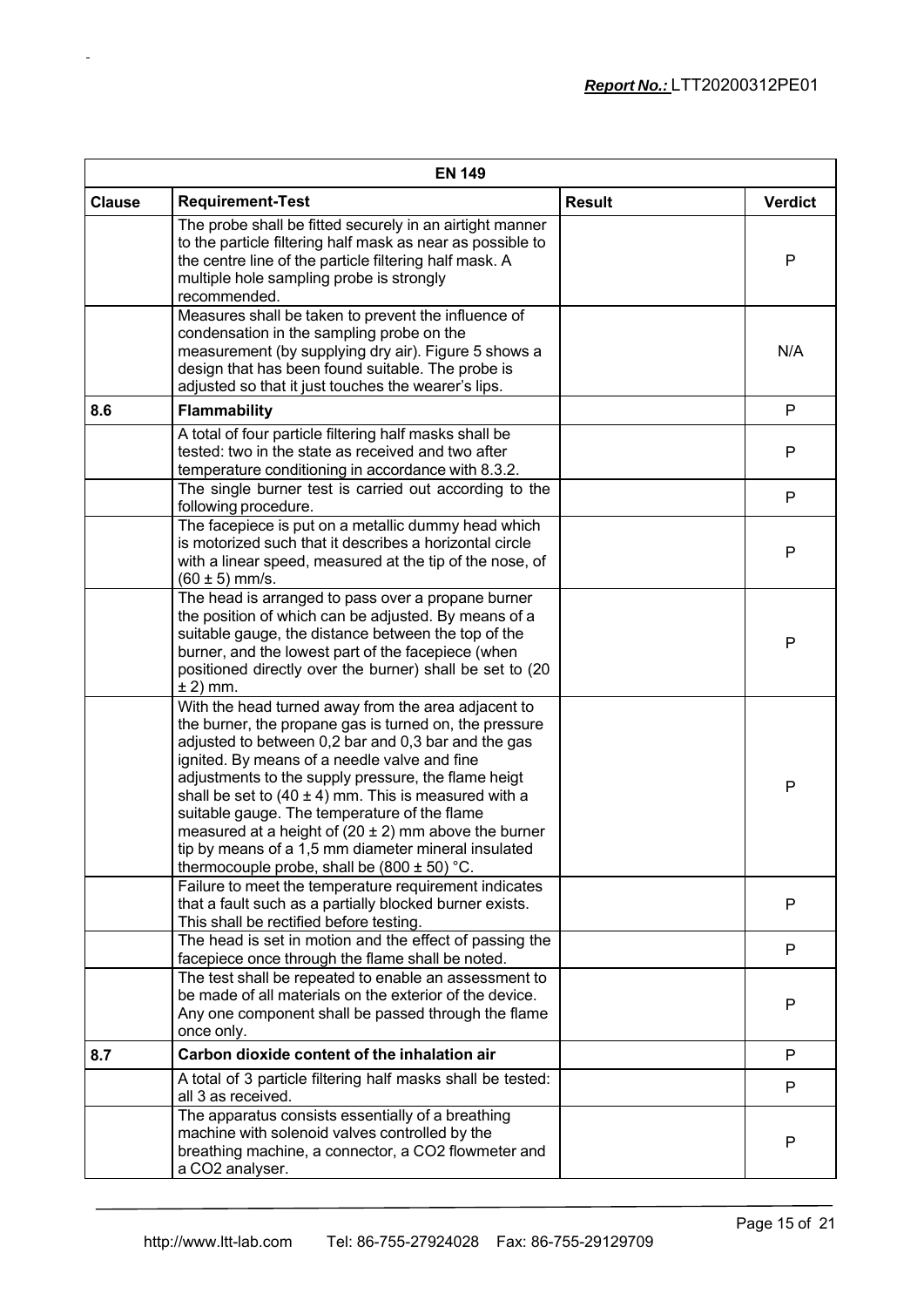| <b>EN 149</b> |                                                                                                                                                                                                                                                                                                                                                                                                                                                                                                                                                                                                                                                                                                                                                                                                                                                                          |               |                |  |  |
|---------------|--------------------------------------------------------------------------------------------------------------------------------------------------------------------------------------------------------------------------------------------------------------------------------------------------------------------------------------------------------------------------------------------------------------------------------------------------------------------------------------------------------------------------------------------------------------------------------------------------------------------------------------------------------------------------------------------------------------------------------------------------------------------------------------------------------------------------------------------------------------------------|---------------|----------------|--|--|
| <b>Clause</b> | <b>Requirement-Test</b>                                                                                                                                                                                                                                                                                                                                                                                                                                                                                                                                                                                                                                                                                                                                                                                                                                                  | <b>Result</b> | <b>Verdict</b> |  |  |
|               | The apparatus subjects the particle filtering half mask<br>to a respiration cycle by the breathing machine.<br>For this test the particle filtering half mask shall be<br>fitted securely in a leak-tight manner but without<br>deformation to a Sheffield dummy head (see Figure 6).<br>Air shall be supplied to it from a breathing machine<br>adjusted to 25 cycles/min and 2,0 l/stroke and the<br>exhaled air shall have a carbon dioxide content of 5 %<br>by volume.                                                                                                                                                                                                                                                                                                                                                                                              |               | P              |  |  |
|               | If the design of the test equipment causes a CO2<br>build-up a CO2 absorber shall be used in the<br>inhalation branch between solenoid valve and<br>breathing machine.<br>The CO2 is fed into the breathing machine via a<br>control valve, a flowmeter, a compensating bag and<br>two non-return valves.<br>Immediately before the solenoid valve a small quantity<br>of exhaled air is preferably continuously withdrawn<br>through a sampling line and then fed into the exhaled<br>air via a CO2 analyser.<br>To measure the CO2 content of the inhaled air, 5 % of<br>the stroke volume of the inhalation phase of the<br>breathing machine is drawn off at the marked place by<br>an auxiliary lung and fed to a CO2 analyser. The total<br>dead space of the gas path (excluding the breathing<br>machine) of the test installation should not exceed<br>2000 ml. |               | P              |  |  |
|               | Test conditions are ambient atmospheric conditions.<br>The ambient carbon dioxide level is measured 1 m in<br>front of and level with the tips of the nose of the<br>dummy head. The ambient level is measured once a<br>stabilized level for carbon dioxide in the inhalation air<br>has been attained. Alternatively, the ambient level of<br>carbon dioxide may be measured at the sampling tube<br>with the carbon dioxide supply turned off. Results are<br>deemed acceptable only if the measured value of the<br>ambient level of carbon dioxide is less than 0,1 %.                                                                                                                                                                                                                                                                                              |               | P              |  |  |
|               | The laboratory ambient carbon dioxide level shall be<br>subtracted from the measured value.<br>The air flow from the front shall be 0,5 m/s.<br>The test shall be performed until a constant carbon<br>dioxide content in the inhalation air is achieved.                                                                                                                                                                                                                                                                                                                                                                                                                                                                                                                                                                                                                |               | $\mathsf{P}$   |  |  |
| 8.8           | Strength of attachment of exhalation valve<br>housing                                                                                                                                                                                                                                                                                                                                                                                                                                                                                                                                                                                                                                                                                                                                                                                                                    |               | N/A            |  |  |
|               | A total of three particle filtering half masks shall be<br>tested: one as received, one temperature conditioned<br>in accordance with 8.3.2 and one after the test<br>described for mechanical strength in EN 143.                                                                                                                                                                                                                                                                                                                                                                                                                                                                                                                                                                                                                                                       |               | N/A            |  |  |
|               | Mount the particle filtering half mask securely to a<br>fixture as shown in Figure 9. Apply an axial tensile<br>force of 10 N to the valve (housing) for 10 s, and note<br>the results.                                                                                                                                                                                                                                                                                                                                                                                                                                                                                                                                                                                                                                                                                  |               | N/A            |  |  |
| 8.9           | <b>Breathing Resistance</b>                                                                                                                                                                                                                                                                                                                                                                                                                                                                                                                                                                                                                                                                                                                                                                                                                                              |               | $\mathsf{P}$   |  |  |
|               |                                                                                                                                                                                                                                                                                                                                                                                                                                                                                                                                                                                                                                                                                                                                                                                                                                                                          |               |                |  |  |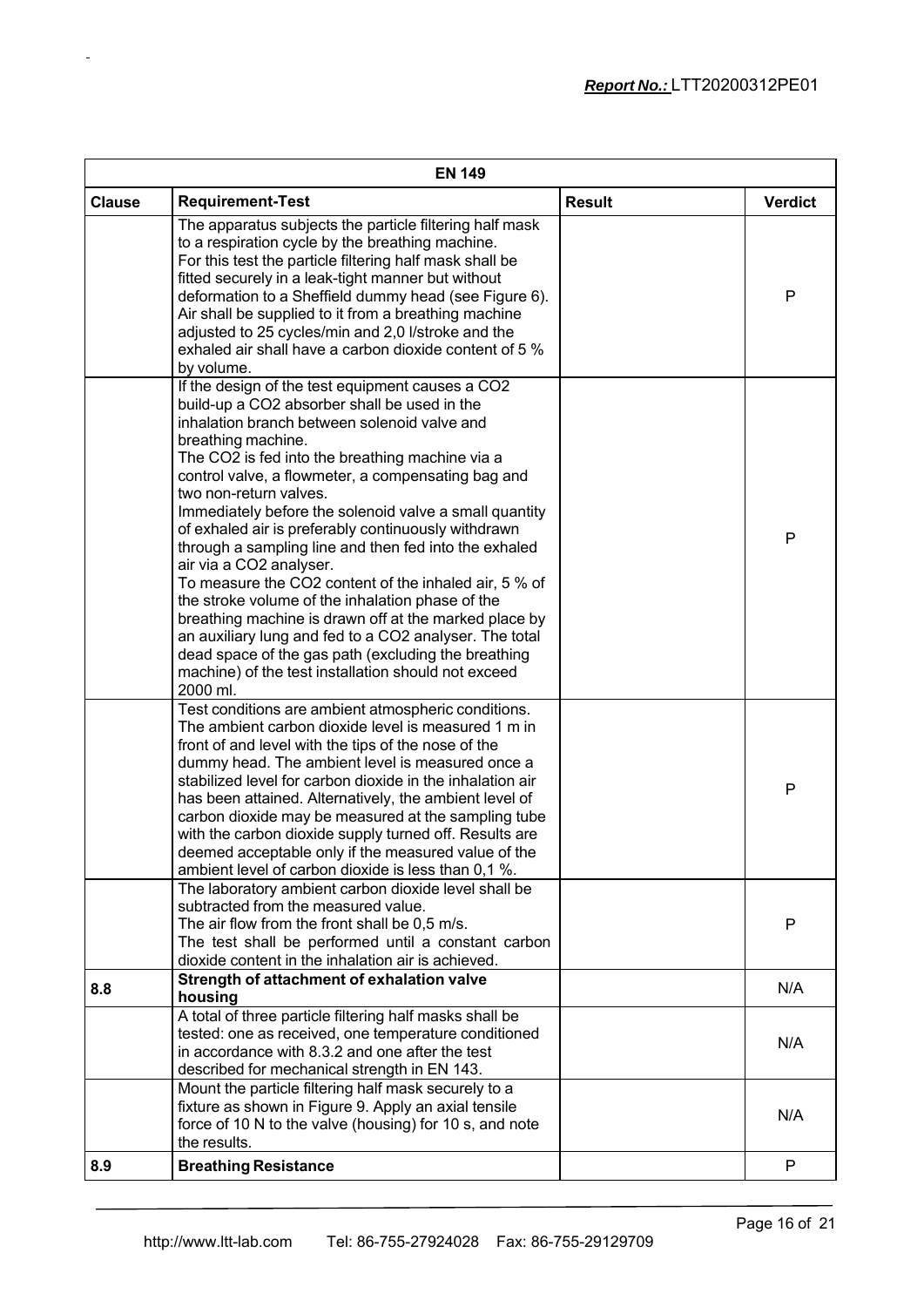| <b>EN 149</b> |                                                                                                                                                                                                                                                                                                                                              |               |                |  |
|---------------|----------------------------------------------------------------------------------------------------------------------------------------------------------------------------------------------------------------------------------------------------------------------------------------------------------------------------------------------|---------------|----------------|--|
| <b>Clause</b> | <b>Requirement-Test</b>                                                                                                                                                                                                                                                                                                                      | <b>Result</b> | <b>Verdict</b> |  |
| 8.9.1         | <b>Test samples and fixture</b>                                                                                                                                                                                                                                                                                                              |               | P              |  |
| 8.9.1.1       | Valveless particle filtering half masks                                                                                                                                                                                                                                                                                                      |               | P              |  |
|               | A total of 9 ~valveless particle filtering™ half masks<br>shall be tested:<br>3 as received, 3 after temperature conditioning in<br>accordance with 8.3.2 and 3 after the test for<br>simulated wearing in accordance with 8.3.1                                                                                                             |               | P              |  |
| 8.9.1.2       | Valved particle filtering half masks                                                                                                                                                                                                                                                                                                         |               | N/A            |  |
|               | A total of 12 valved particle filtering half masks shall<br>be tested: 3 as received, 3 after temperature<br>conditioning in accordance with 8.3.2, 3 after the test<br>for simulated wearing in accordance with 8.3.1 and 3<br>after the flow conditioning in accordance with 8.3.4.                                                        |               | N/A            |  |
|               | The particle filtering half mask shall be fitted securely<br>in a leaktight manner but without deformation on the<br>Sheffield dummy head.<br>The flow rate at which the resistance is measured<br>shall be corrected to 23oC and 1 bar absolute.                                                                                            |               | N/A            |  |
| 8.9.2         | <b>Exhalation resistance</b>                                                                                                                                                                                                                                                                                                                 |               | $\mathsf{P}$   |  |
|               | Seal the particle filtering half mask on the Sheffield<br>dummy head. Measure the exhalation resistance at<br>the opening for mouth of the dummy head using the<br>adapter shown in Figure 6 and a breathing machine<br>adjusted to 25 cycles/min and 2.0 l/stroke or a<br>continous flow 160 I/min. Use a suitable pressure<br>transducer.  |               | P              |  |
|               | Measure the exhalation resistance with the dummy<br>head successively placed in 5 defined positions:<br>- facing directly ahead<br>- facing vertically upwards<br>- facing vertically downwards<br>- lying on the left side<br>- lying on the right side                                                                                     |               | P              |  |
| 8.9.3         | <b>Inhalation resistance</b>                                                                                                                                                                                                                                                                                                                 |               | P              |  |
|               | Test the inhalation resistance at 30 I/min and 95 I/min<br>continuous flow.                                                                                                                                                                                                                                                                  |               | P              |  |
| 8.10          | Clogging                                                                                                                                                                                                                                                                                                                                     |               | P              |  |
| 8.10.1        | <b>Principle</b>                                                                                                                                                                                                                                                                                                                             |               | P              |  |
|               | The test aerosol shall be dolomite. A total of 3 particle<br>filtering half masks shall be tested: 1 as received and<br>2 after temperature conditioning in accordance with<br>8.3.2.                                                                                                                                                        |               | P              |  |
|               | The test consists of subjecting the particle filtering half<br>mask to a sinusoidal breathing simulation, whilst the<br>sample is surrounded by a known concentration of<br>dolomite dust in air. Following the exposure, the<br>breathing resistance and the filter penetration of the<br>sample particle filtering half mask are measured. |               | P              |  |
| 8.10.2        | <b>Test equipment</b>                                                                                                                                                                                                                                                                                                                        |               | P              |  |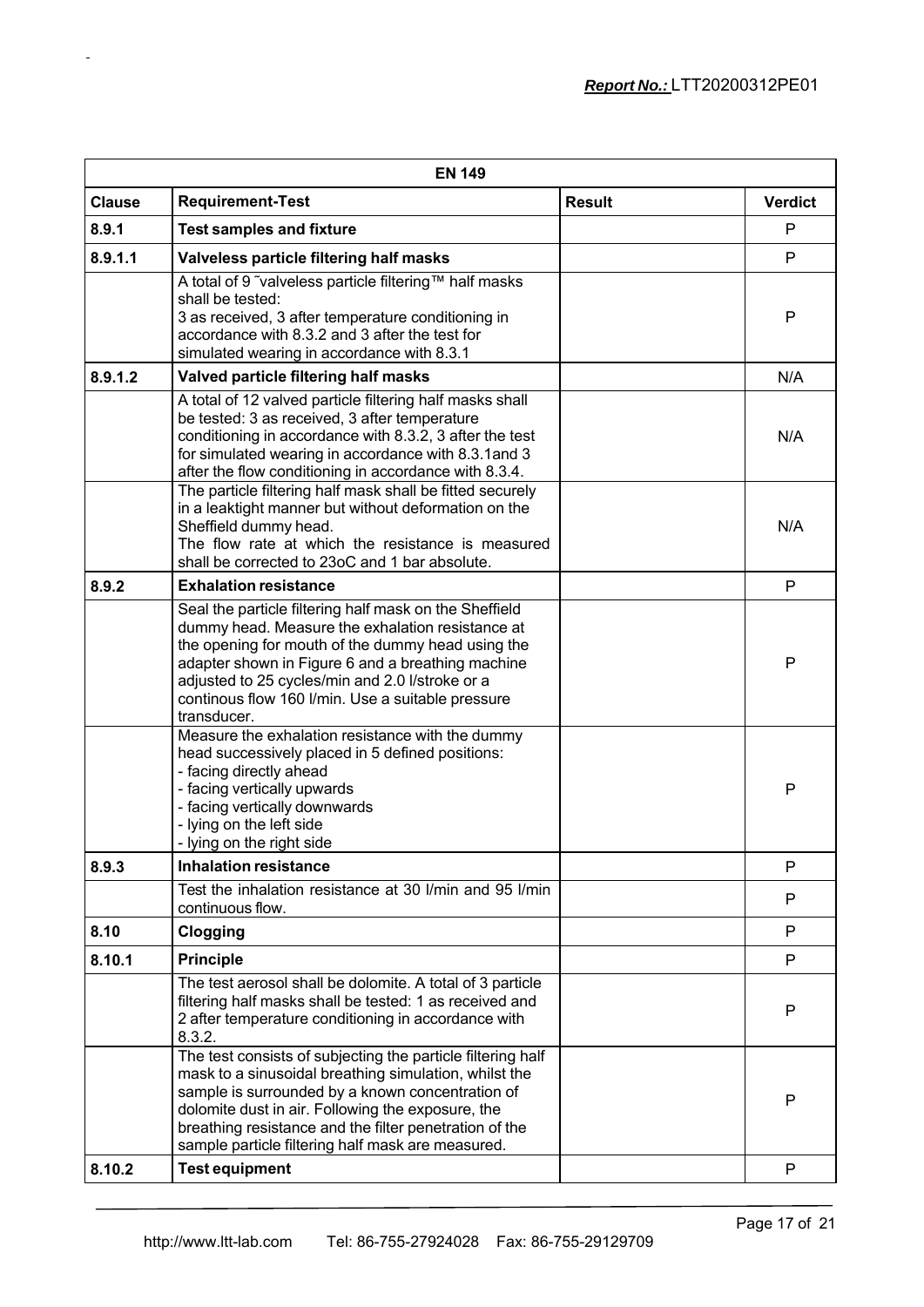|               |                                                                                                                                                                                                                                                                                                                                                                                |                                |                                              | <b>EN 149</b>          |                |   |
|---------------|--------------------------------------------------------------------------------------------------------------------------------------------------------------------------------------------------------------------------------------------------------------------------------------------------------------------------------------------------------------------------------|--------------------------------|----------------------------------------------|------------------------|----------------|---|
| <b>Clause</b> | <b>Requirement-Test</b>                                                                                                                                                                                                                                                                                                                                                        |                                |                                              | <b>Result</b>          | <b>Verdict</b> |   |
|               | A scheme of a typical apparatus is given in Figure 10.<br>The working area of the test chamber has a suggested<br>square section of 650 mm × 650 mm.                                                                                                                                                                                                                           |                                |                                              |                        |                | P |
|               | The breathing machine has a displacement of 2,0<br>I/stroke. The exhaled air shall pass a humidifier in the<br>exhaled air circuit, such that the exhaled air<br>temperature, measured at the position of the sample<br>particle filtering half mask is $(37 \pm 2)$ °C and 95 % R.H.<br>minimum.                                                                              |                                |                                              |                        |                | P |
| 8.10.3        | <b>Test conditions</b>                                                                                                                                                                                                                                                                                                                                                         |                                |                                              |                        |                | P |
|               | The size distribution of dolomite dust is given in Table                                                                                                                                                                                                                                                                                                                       |                                |                                              |                        |                |   |
|               | 3.                                                                                                                                                                                                                                                                                                                                                                             |                                | Table 3 - Size distribution of dolomite dust |                        |                |   |
|               | Coulter counter                                                                                                                                                                                                                                                                                                                                                                |                                |                                              | Sedimentation analysis |                |   |
|               | Size (equivalent<br>spherical<br>diameter)                                                                                                                                                                                                                                                                                                                                     | % Number particles<br>oversize | Size (Stokes<br>diameter)                    | % weight oversize      |                |   |
|               | μm                                                                                                                                                                                                                                                                                                                                                                             |                                | μm                                           |                        |                |   |
|               | 0,7                                                                                                                                                                                                                                                                                                                                                                            | 100                            | 1                                            | 99,5                   |                | P |
|               | 1                                                                                                                                                                                                                                                                                                                                                                              | 80                             | 2                                            | 97,5                   |                |   |
|               | 2                                                                                                                                                                                                                                                                                                                                                                              | 30                             | 3                                            | 95                     |                |   |
|               | 3                                                                                                                                                                                                                                                                                                                                                                              | 17                             | 5                                            | 85                     |                |   |
|               | 5                                                                                                                                                                                                                                                                                                                                                                              | $\overline{7}$                 | 8                                            | 70                     |                |   |
|               |                                                                                                                                                                                                                                                                                                                                                                                |                                | 10                                           | 50                     |                |   |
|               | 9                                                                                                                                                                                                                                                                                                                                                                              | 2                              | 12                                           | 26                     |                |   |
|               | 12                                                                                                                                                                                                                                                                                                                                                                             |                                | 14<br>18                                     | 10                     |                |   |
|               |                                                                                                                                                                                                                                                                                                                                                                                | 1                              |                                              | 1                      |                |   |
| 8.10.4        | <b>Test procedure</b>                                                                                                                                                                                                                                                                                                                                                          |                                |                                              |                        |                | P |
|               | Convey dust from the distributor to the dust chamber<br>where it is dispersed into the air stream of 60 m3/h.<br>Fit the sample particle filtering half mask in a leaktight<br>manner to a dummy head or a suitable filter holder<br>located in the dust chamber. Connect the breathing<br>machine and humidifier to the sample and operate for<br>the specified testing time. |                                |                                              |                        | P              |   |
|               |                                                                                                                                                                                                                                                                                                                                                                                |                                |                                              |                        | P              |   |
|               | The concentration of dust in the test chamber may be<br>measured by drawing air at 2 I/min through a sampling<br>probe equipped with a pre-weighed, high efficiency<br>filter (open face, diameter 37 mm) located near the<br>test sample, as shown in Figure 10.                                                                                                              |                                |                                              |                        | P              |   |
|               | Calculate the dust concentration from the weight of<br>dust collected, the flow rate through the filter and the<br>time of collection. Other suitable means may be used.                                                                                                                                                                                                       |                                |                                              |                        |                | P |
| 8.10.5        | <b>Assessment of clogging</b>                                                                                                                                                                                                                                                                                                                                                  |                                |                                              |                        |                | P |
|               | Following the exposure, measure the breathing<br>resistance of the particle filtering half mask using clean<br>air. Then measure the filter penetration in accordance<br>with 8.11.                                                                                                                                                                                            |                                |                                              |                        |                | P |
| 8.11          | <b>Penetration of filter material</b>                                                                                                                                                                                                                                                                                                                                          |                                |                                              |                        | P              |   |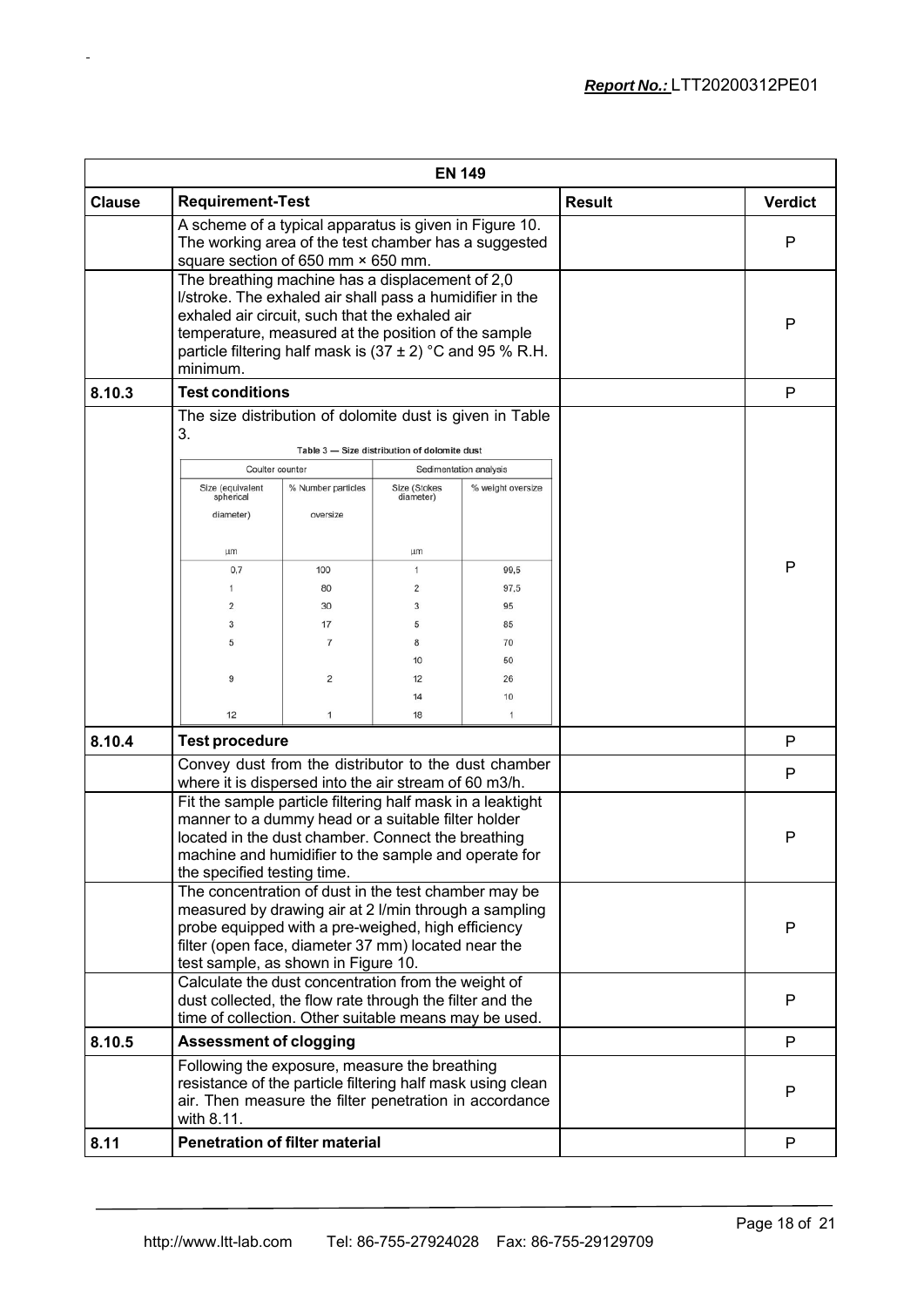| <b>EN 149</b>    |                                                                                                                                                                                                                                                                                            |                                                      |                |  |  |
|------------------|--------------------------------------------------------------------------------------------------------------------------------------------------------------------------------------------------------------------------------------------------------------------------------------------|------------------------------------------------------|----------------|--|--|
| <b>Clause</b>    | <b>Requirement-Test</b>                                                                                                                                                                                                                                                                    | <b>Result</b>                                        | <b>Verdict</b> |  |  |
|                  | The device shall be mounted in a leaktight manner on<br>a suitable adaptor and subjected to the test(s),<br>ensuring that components of the device that could<br>affect filter penetration values such as valves and<br>harness attachment points are exposed to the<br>challenge aerosol. |                                                      | P              |  |  |
| $\boldsymbol{9}$ | <b>Marking</b>                                                                                                                                                                                                                                                                             |                                                      | P              |  |  |
| 9.1              | Packaging                                                                                                                                                                                                                                                                                  |                                                      | P              |  |  |
|                  | The following information shall be clearly and durably<br>marked on the smallest commercially available<br>packaging or legible through it if the packaging is<br>transparent.                                                                                                             |                                                      | P              |  |  |
| 9.1.1            | The name, trademark or other means of identification<br>of the manufacturer or supplier.                                                                                                                                                                                                   | Shenzhen<br>anhuacheng Safety<br>Technology Co., Ltd | P              |  |  |
| 9.1.2            | Type-identifying marking.                                                                                                                                                                                                                                                                  | <b>KN95</b>                                          | P              |  |  |
| 9.1.3            | Classification                                                                                                                                                                                                                                                                             |                                                      | P              |  |  |
|                  | The appropriate class (FFP1, FFP2 or FFP3) followed<br>by a single space and then:                                                                                                                                                                                                         | FFP <sub>2</sub>                                     | P              |  |  |
|                  | "NR" if the particle filtering half mask is limited to<br>single shift use only. Example: FFP3 NR, or                                                                                                                                                                                      | <b>NR</b>                                            | P              |  |  |
|                  | "R" if the particle filtering half mask is re-usable.<br>Example: FFP2 R D.                                                                                                                                                                                                                |                                                      | N/A            |  |  |
| 9.1.4            | The number and year of publication of this European<br>Standard.                                                                                                                                                                                                                           | EN149:2001+A1:2009                                   | P              |  |  |
| 9.1.5            | At least the year of end of shelf life. The end of shelf<br>life may be informed by a pictogram as shown in<br>Figure 12a, where yyyy/mm indicates the year and<br>month.                                                                                                                  |                                                      | P              |  |  |
| 9.1.6            | The sentence 'see information supplied by the<br>manufacturer', at least in the official language(s) of the<br>country of destination.                                                                                                                                                     |                                                      | P              |  |  |
| 9.1.7            | The manufacturer's recommended conditions of<br>storage (at least the temperature and humidity) or<br>equivalent pictogram.                                                                                                                                                                |                                                      | P              |  |  |
| 9.1.8            | The packaging of those particle filtering half masks<br>passing the dolomite clogging test shall be additionally<br>marked with the letter "D". !This letter shall follow the<br>classification marking preceded by a single space.                                                        |                                                      | P              |  |  |
| 9.2              | Particle filtering half mask                                                                                                                                                                                                                                                               |                                                      | P              |  |  |
|                  | Particle filtering half masks complying with this<br>European Standard shall be clearly and durably<br>marked with the following:                                                                                                                                                          |                                                      | P              |  |  |
| 9.2.1            | The name, trademark or other means of identification<br>of the manufacturer or supplier.                                                                                                                                                                                                   | Shenzhen<br>anhuacheng Safety<br>Technology Co., Ltd | P              |  |  |
| 9.2.2            | Type-identifying marking.<br><b>KN95</b>                                                                                                                                                                                                                                                   |                                                      | P              |  |  |
| 9.2.3            | The number and year of publication of this European<br>Standard.                                                                                                                                                                                                                           | EN149:2001+A1:2009                                   | P              |  |  |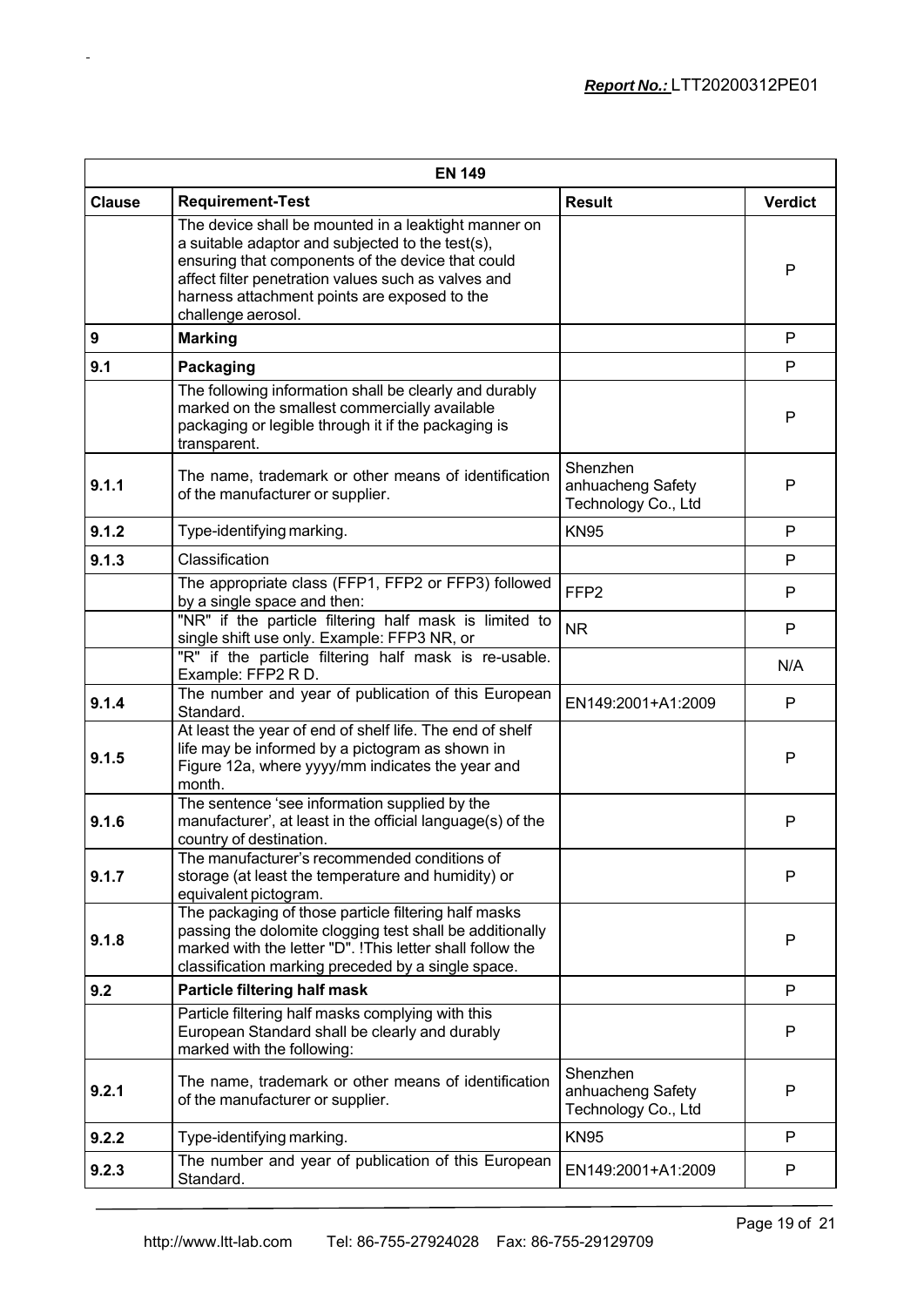| <b>EN 149</b> |                                                                                                                                                                                                                                                                                                                                                                                                                                |                  |                |  |  |
|---------------|--------------------------------------------------------------------------------------------------------------------------------------------------------------------------------------------------------------------------------------------------------------------------------------------------------------------------------------------------------------------------------------------------------------------------------|------------------|----------------|--|--|
| <b>Clause</b> | <b>Requirement-Test</b>                                                                                                                                                                                                                                                                                                                                                                                                        | <b>Result</b>    | <b>Verdict</b> |  |  |
| 9.2.4         | Classification                                                                                                                                                                                                                                                                                                                                                                                                                 |                  | P              |  |  |
|               | The appropriate class (FFP1, FFP2 or FFP3) followed<br>by a single space and then:                                                                                                                                                                                                                                                                                                                                             | FFP <sub>2</sub> | P              |  |  |
|               | "NR" if the particle filtering half mask is limited to<br>single shift use only.                                                                                                                                                                                                                                                                                                                                               | <b>NR</b>        | P              |  |  |
|               | "R" if the particle filtering half mask is re-usable.                                                                                                                                                                                                                                                                                                                                                                          |                  | N/A            |  |  |
| 9.2.5         | If appropriate the letter D (dolomite) in accordance<br>with clogging performance. This letter shall follow the<br>classification marking preceded by a single space (see<br>$9.2.4$ ).                                                                                                                                                                                                                                        |                  | P              |  |  |
| 9.2.6         | Sub-assemblies and components with considerable<br>bearing on safety shall be marked so that they can be<br>identified.                                                                                                                                                                                                                                                                                                        |                  | P              |  |  |
| 10            | Information to be supplied by the manufacturer                                                                                                                                                                                                                                                                                                                                                                                 |                  | P              |  |  |
| 10.1          | Information supplied by the manufacturer shall<br>accompany every smallest commercial available<br>package.                                                                                                                                                                                                                                                                                                                    |                  | P              |  |  |
| 10.2          | Information supplied by the manufacturer shall be at<br>least in the official language(s) of the country of<br>destination.                                                                                                                                                                                                                                                                                                    |                  | P              |  |  |
| 10.3          | The information supplied by the manufacturer shall<br>contain all information necessary for trained and<br>qualified persons on<br>$-$ application/limitations;<br>$-$ the meaning of any colour coding;<br>$-$ checks prior to use;<br>- donning, fitting;<br>$-$ use;<br>- maintenance (e.g. cleaning, disinfecting), if<br>applicable;<br>$-$ storage;<br>- the meaning of any symbols/pictograms used<br>of the equipment. |                  | P              |  |  |
| 10.4          | The information shall be clear and comprehensible. If<br>helpful, illustrations, part numbers, marking shall be<br>added.                                                                                                                                                                                                                                                                                                      |                  | P              |  |  |
| 10.5          | Warning shall be given against problems likely to be<br>encountered, for example:<br>- fit of particle filtering half mask (check prior to use);<br>$-$ it is unlikely that the requirements for leakage will<br>be achieved if facial hair passes under the face seal;<br>- air quality (contaminants, oxygen deficiency);<br>- use of equipment in explosive atmosphere.                                                     |                  | P              |  |  |
| 10.6          | The information shall provide recommendations as to<br>when the particle filtering half mask shall be discarded.                                                                                                                                                                                                                                                                                                               |                  | $\mathsf{P}$   |  |  |
| 10.7          | For devices marked "NR", a warning shall be given<br>that the particle filtering half mask shall not be used for<br>more than one shift.                                                                                                                                                                                                                                                                                       |                  | $\mathsf{P}$   |  |  |